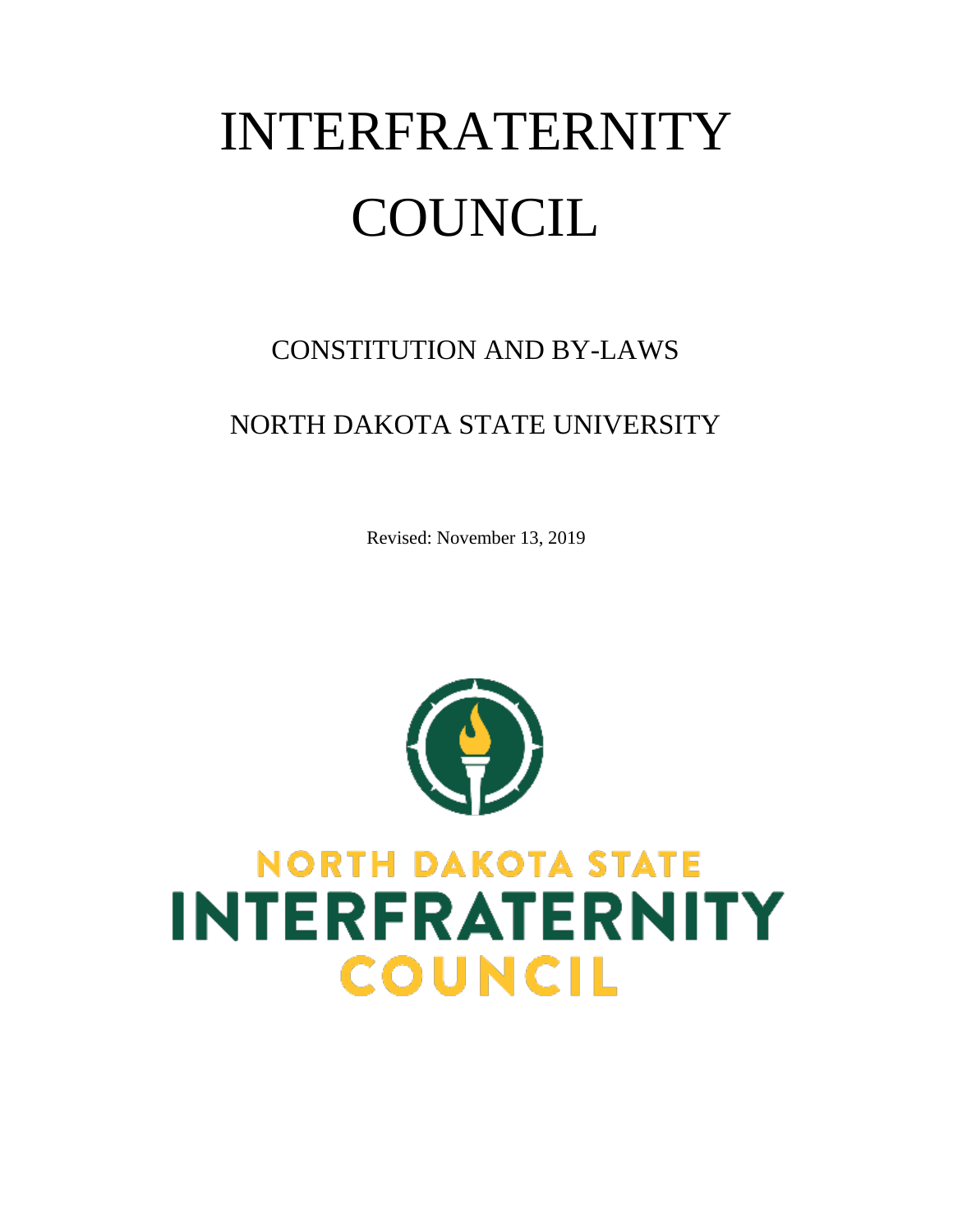## PREAMBLE

We, the undersigned fraternities of North Dakota State University, so hereby agree to organize on the basis of the Constitution and By-Laws here to attached. In addition, we guarantee to live up to the same, providing that the University will ensure the permanency and stability of the Interfraternity Council by giving us support and assistance. This Constitution and By-Laws shall govern all fraternities at North Dakota State University.

#### INTERFRATERNITY COUNCIL MEMBERSHIP

| 1. Alpha Gamma Rho     | 1913 |
|------------------------|------|
| 2. Theta Chi           | 1917 |
| 3. Kappa Psi           | 1924 |
| 4. Sigma Phi Delta     | 1928 |
| 5. Alpha Tau Omega     | 1931 |
| 6. Sigma Chi           | 1934 |
| 7. Sigma Alpha Epsilon | 1935 |
| 8. Farmhouse           | 1955 |
| 9. Tau Kappa Epsilon   | 1955 |
| 10. Sigma Nu           | 1962 |
| 11. Delta Upsilon      | 1970 |
| 12. Delta Tau Delta    | 2012 |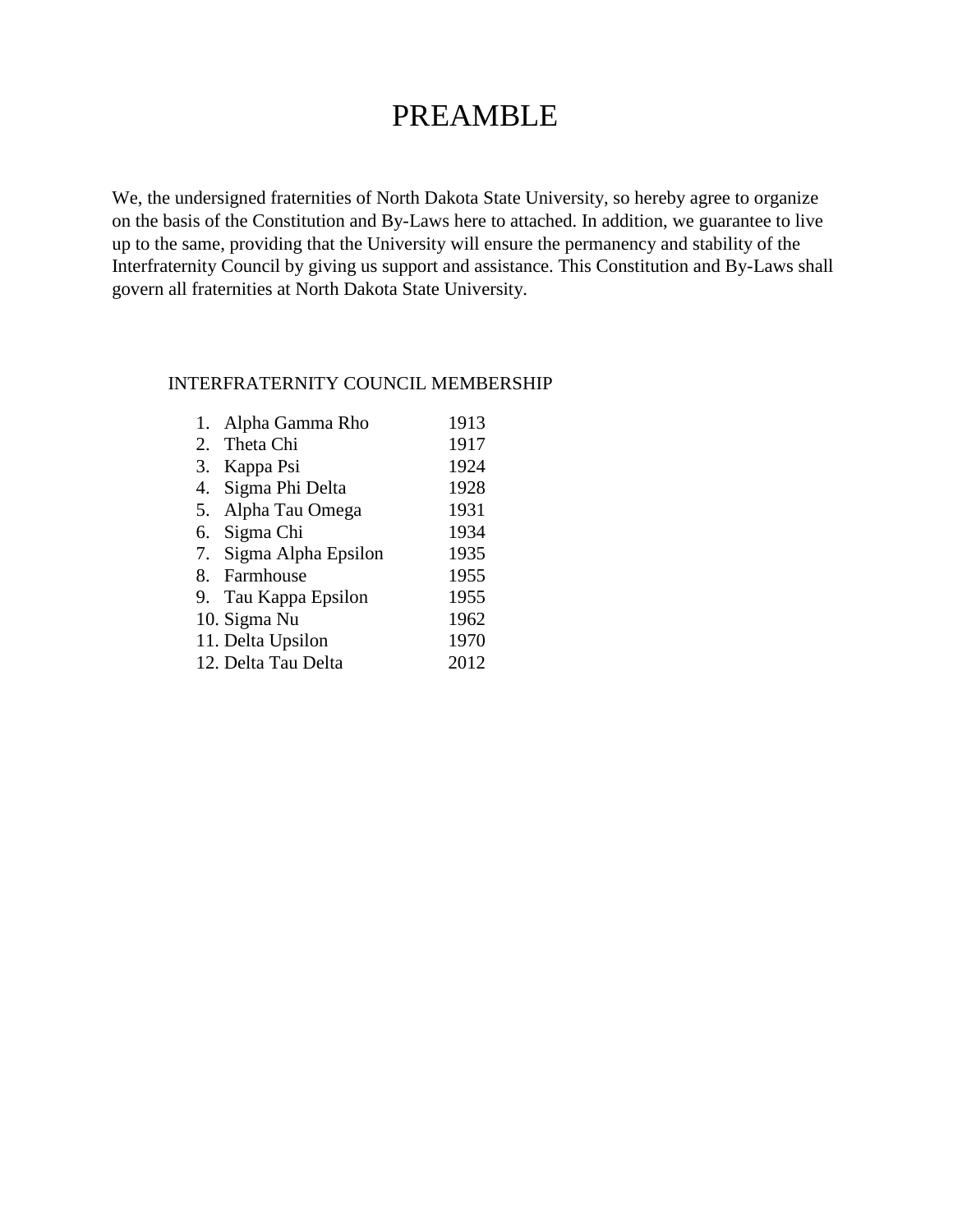## **CONSTITUTION**

#### **Article I. NAME AND OBJECTIVE**

#### **Section I. Name**

The name of this organization shall be the Interfraternity Council of North Dakota State University (hereinafter referred to as IFC).

#### **Section II. Objective**

The objective of this Interfraternity Council shall be to govern, develop, and maintain fraternity life and interfraternal relations within North Dakota State University and the Fraternity and Sorority Life community and thus will:

- 1. Consider the goals and ideals of all men's general fraternities as applicable to campus and personal life.
- 2. Promote scholarship and service amongst its members and other members of our community.
- 3. Cooperate with member fraternities and the University Administration's concern for and maintenance of social and moral standards.
- 4. To serve as a forum for discussion of issues and questions of interest in the collegiate and men's general fraternity worlds.
- 5. To continue to adhere and work towards the Fraternity and Sorority Life Initiatives.
- 6. To promote and improve the image of Fraternity and Sorority Life in the eyes of the Fargo Moorhead community, University Administration, and students and faculty of North Dakota State University.
- 7. Create and allow for the fostering of leadership and lasting relationships

#### **Section III. Mission**

The mission of the Interfraternity Council is to establish more effective communication between the member Chapters at North Dakota State University, to be a strong governing body for its members and to serve as a role model in the areas of standards, scholarship, service and leadership for both Chapters and the University. It is through these goals that the Interfraternity Council will develop and strengthen unity within the Fraternity and Sorority Life Community.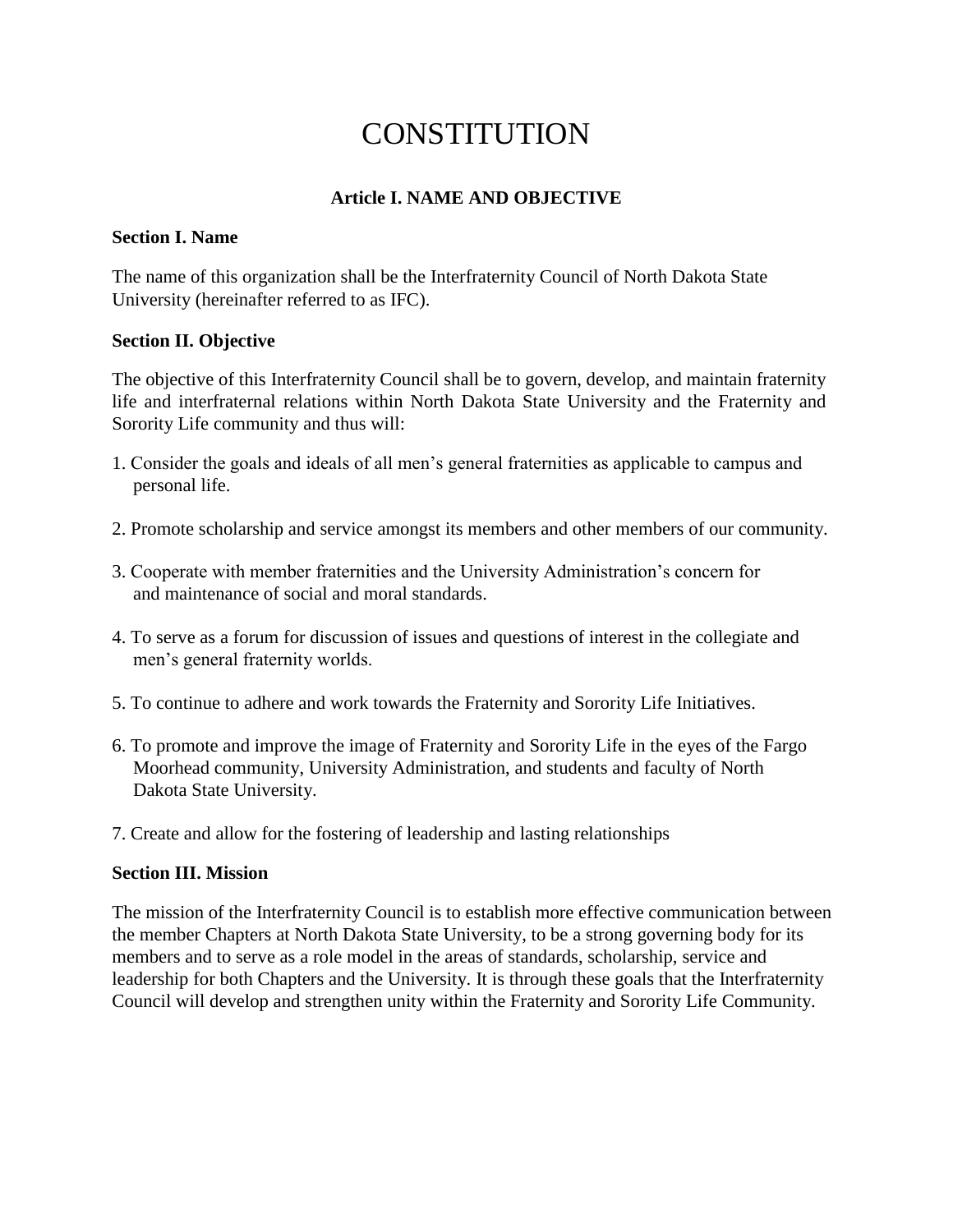#### **Article II. DUTIES AND POWERS**

#### **Section I. Duties**

It shall be the duty of the IFC to provide leadership and assume responsibility in accordance with university policies. The IFC shall administer all business related to the overall welfare of the men's general (social) fraternity community and North Dakota State University. The IFC shall have authority to compile and enforce all laws and policies governing, but not limited to, membership, recruitment, new member processes, initiation, membership development, and social events. These rules and policies shall not violate the rights, privileges, and authority of member fraternities. The IFC shall also create and enforce policies and rules necessary and proper for reaching the objectives outlined in the Constitution. The IFC shall educate and abide by the Standards of the North-American Interfraternity Conference.

#### **Section II. Power**

The IFC shall establish and secure from all members a compliance with policies for the direction and control of Fraternity relationships in the areas of recruitment, new member education, initiation, scholarship, social affairs, finance, and all other areas not specified by NDSU policy.

#### **Article III. MEMBERSHIP AND RESPONSIBILITY OF THE CHAPTERS**

#### **Section I. Classes of Membership**

There shall be three (3) classes of membership: full, associate and affiliate.

#### **Section II. Full Membership**

Chapters attaining full membership shall be those chapters that have received their official charter, are in current good standing with their national organization, and are affiliated with the North-American Interfraternity Conference. Kappa Psi Pharmaceutical Fraternity, Tau Kappa Epsilon, and Sigma Phi Delta will remain in Full Membership status. These chapters shall be listed following the Preamble of the Constitution. Three-fourths of the total voting membership of the IFC is required to approve a petition for full membership.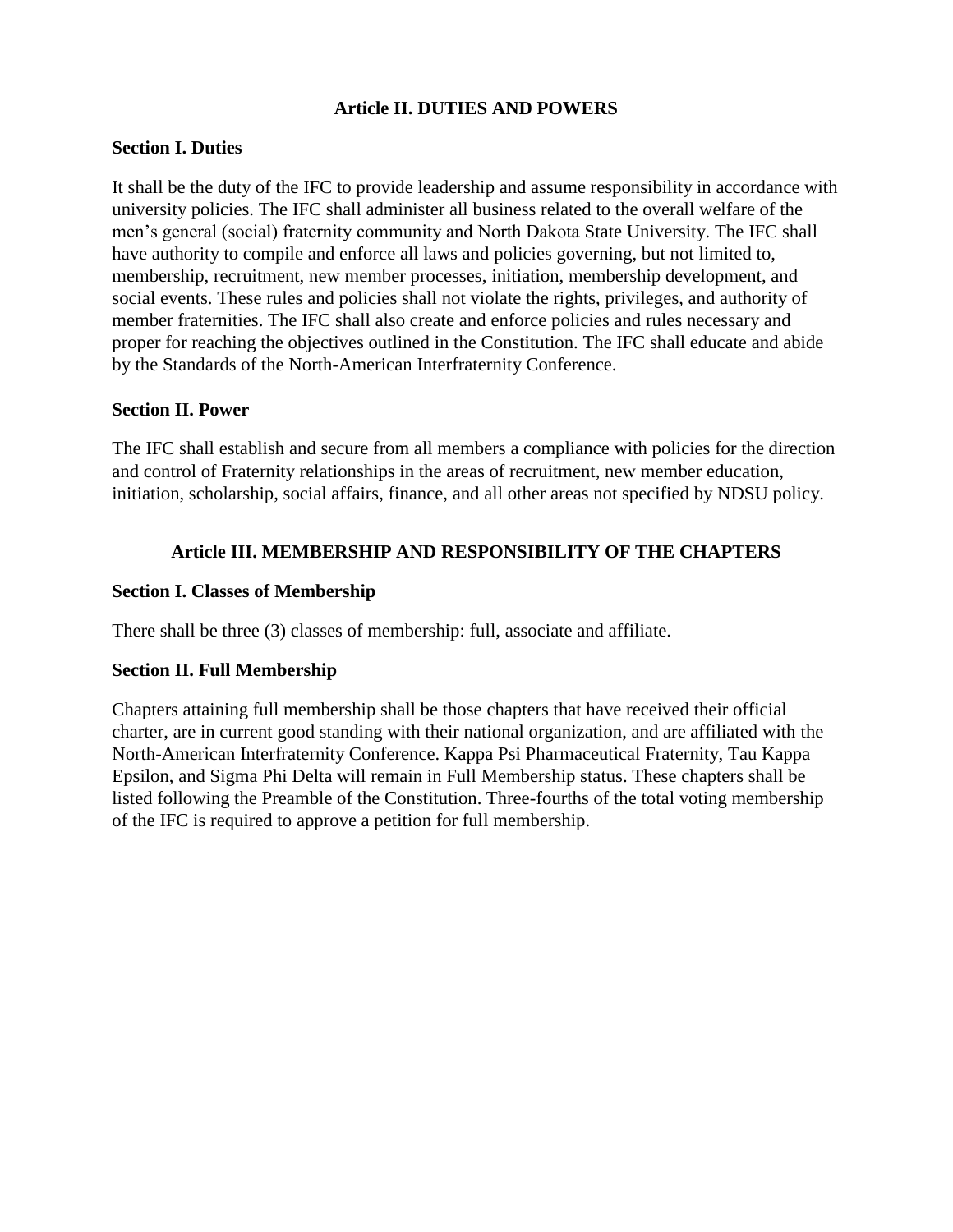#### **Section III. Associate Membership**

Chapters holding the title "Associate Member" shall be those groups that have been colonized by a national organization and have yet to receive an official charter. Associate members shall pay full dues and shall have representative privileges. A three-fourths vote of the total voting membership of the IFC is required to admit an associate member. Requirements for admission are as follows:

- 1. Achieve the official recognition of North Dakota State University.
- 2. Be in good standing with North Dakota State University.
- 3. Demonstrate an interest in IFC.
- 4. Prepare a formal petition for admittance

#### **Section IV. IFC Member Chapter Recognition**

- A. An emerging chapter or established chapter wishing to regain IFC membership may petition IFC for membership if the following criteria are met in one semester:
	- a. The chapter hosts on philanthropy event
	- b. 75% of the chapter members completes at least 10 hours of service in one semester
	- c. The chapter hosts one dry social event with one fraternity
	- d. The chapter hosts one dry social event with a sorority
	- e. The chapter delegate has attended the required number of IFC General Body meetings
	- f. The chapter Presidents has attended the required number of Presidents Council meetings
	- g. The chapter has attended all mandatory events and has met the attendance requirement for each event
	- h. The chapter is recognized by CSO as an established organization and not a temporary organization

#### **Section V. Representation**

- A. Full Membership
	- a. A chapter with full membership will have both a voice and a vote on all business of the Interfraternity Council.
- B. Associate Membership
	- a. A chapter with associate membership shall have a voice, but not a vote on all business of the Interfraternity Council.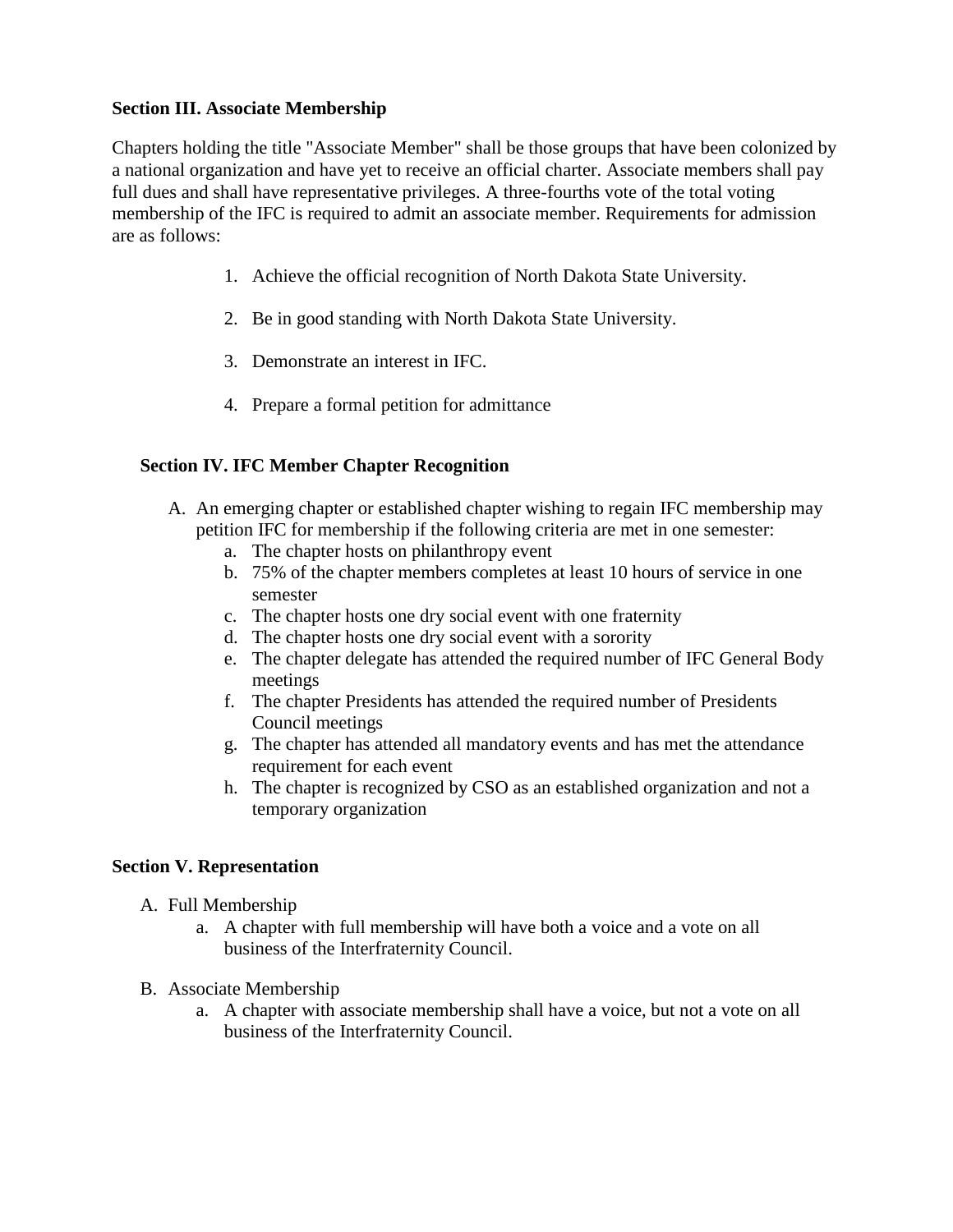- C. Voting
	- a. Each chapter with full membership will have one vote at full council meetings.
	- b. Voting requirements are a simple majority unless otherwise stated in the Constitution
- D. Delegates shall:
	- a. Be an initiated active member of their fraternity.
	- b. Be in good standing with the University.
	- c. Be an elected office within the chapter that reports to the chapter Executive Team.
	- d. Attend all scheduled IFC meetings to represent their chapter.
	- e. Be the one full vote for their respective chapters at full council meetings.
	- f. Raise any issues that their chapter may have considering IFC and/or Fraternity and Sorority Life.
	- g. Each chapter is required to have an IFC delegate

#### **Section VI. Probation**

- A. Probation is meant to be a disciplinary step not limited to expulsion, participation in events, third party vendors, holding educational programs and service hours.
	- a. The disciplinary steps will be determined by the IFC Standards Board.
- B. All chapters of the IFC can be placed on probation for any of the following reasons:
	- a. Absences from full council meetings:
		- i. Failure to have representative at one meeting will result in a warning issued by the IFC Vice President.
		- ii. Missing more than one meeting will result in sanctions based off of a Standards Board decision.
	- b. Failure to cooperate with the IFC or its officers.
	- c. Failure to pay semester dues by designated date set by the IFC Budgetary  $\&$ Finance Committee.
	- d. If recommended by the IFC Standards Board.
	- e. If recommended by the IFC officers and approved by a two-thirds (2/3) vote of the voting council.
	- f. Failure to meet a 2.50 semester GPA
- C. The IFC Standards Board has the power to place a chapter on probation without having to get approval from the IFC Council.
	- a. A Chapter may appeal the decision of the IFC Standards Board by presenting their case to the full IFC within two meetings of the Standards Board decision.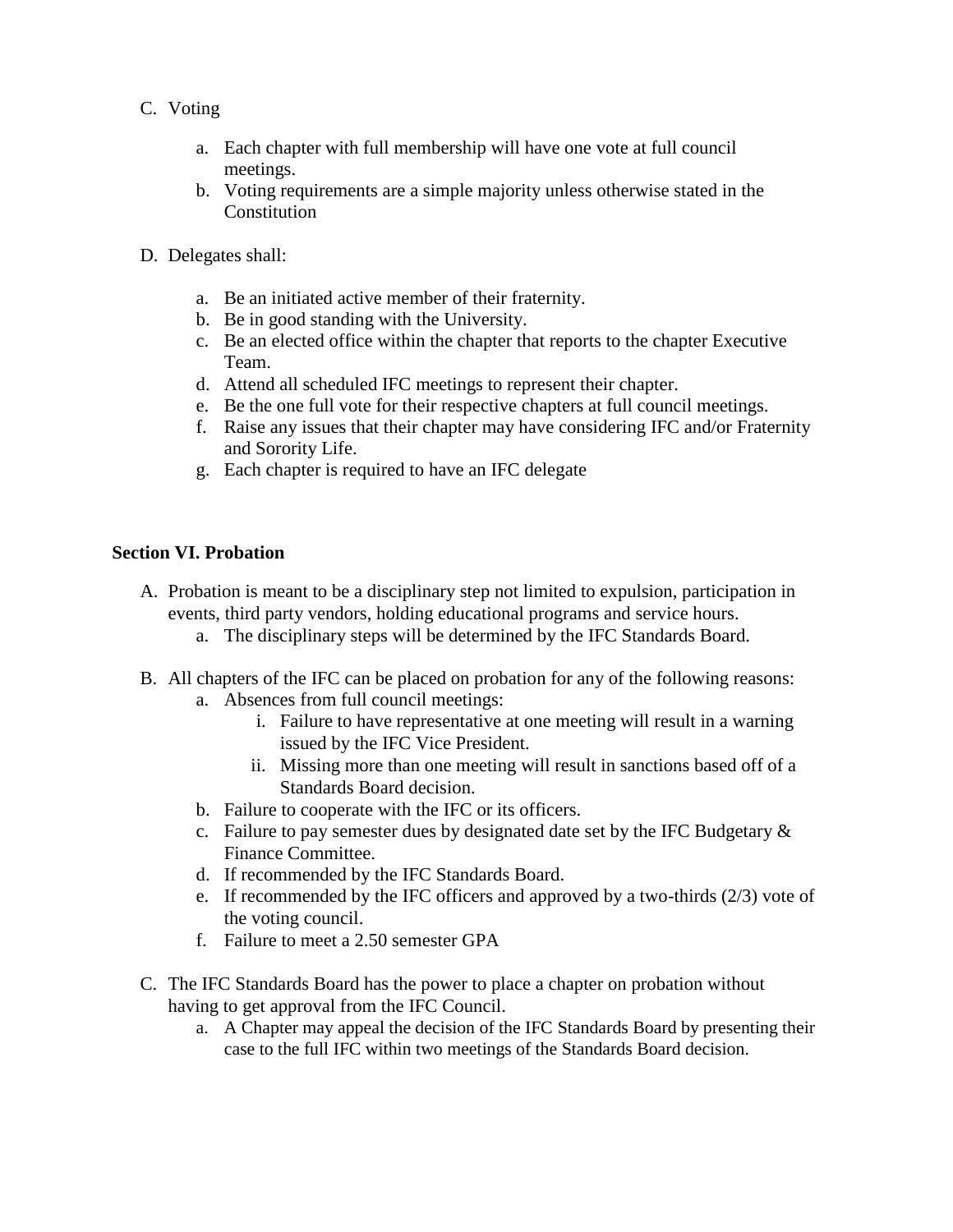- D. In order to be placed on probation (other than mentioned in subsection C) the following must be completed.
	- a. The chapter must be notified by the IFC Vice President or other Executive Member that their chapter faces the risk of being placed on probation.
	- b. The IFC may place a chapter on probation by a two-thirds (2/3) majority vote of the IFC voting council.
	- c. If a chapter feels that they deserve to be removed from probation before the set date, they may petition the full council of IFC to be pardoned.
	- d. A two-thirds (2/3) majority vote of the IFC full council is required to remove a chapter from probation that has petitioned to be pardoned (Offending chapter will not be allowed a vote).
- E. Probation punishments will vary with severity of the offense and will be at the discretion of the party which has placed the chapter on suspension.

#### **Section VII. Expulsion**

- A. Grounds for expulsion shall be consistent violation of any provisions of IFC's Constitution or other rules under IFC's jurisdiction.
- B. Expulsion is approved by a three-fourths (3/4) vote of the total voting membership of the IFC.
- C. In order to be expelled from IFC the following must be completed.
	- 1. The chapter president, Faculty/Staff advisor, and Inter/National Headquarters must be notified at least ten (10) days prior to the scheduled vote that the chapter faces the risk of being expelled.
	- 2. A three-fourths 3/4 vote of the IFC voting council is necessary to expel a chapter from the IFC.
	- 3. At the time of voting, the IFC voting council will decide when the chapter would be eligible for re-admittance into the IFC.
- D. Upon expulsion from the Interfraternity Council, the IFC Chair will request to the Commissioner of Student Organizations that the chapter's status as a recognized student organization be revoked.
- E. Upon expulsion from IFC, a letter shall be sent to the chapter president, Faculty advisor, Alumni advisor, Housing Corporation President, Director of Student Activities, Dean of Students, and the chapter's Inter/National office. The letter shall state when and why the fraternity was expelled. The letter shall be signed by the IFC President, Vice President, and the Coordinator for Fraternity and Sorority Life.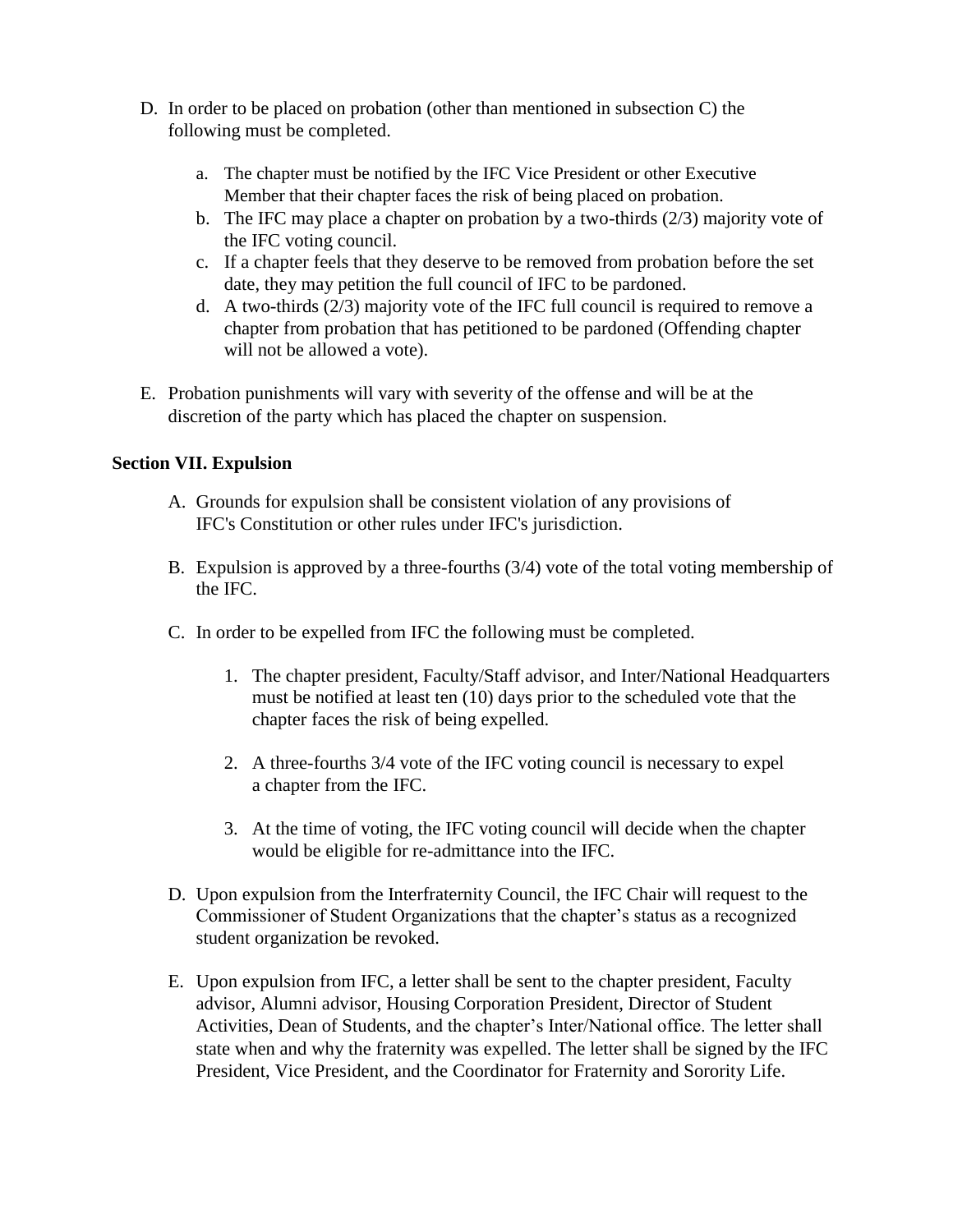#### **Section VIII. Appeals**

- A. Probation
	- 1. A chapter may appeal their probation from the IFC full council or the IFC Standards Board with a written statement. The statement must be submitted to the Standards Board within two (2) weeks of the vote placing the chapter on probation. The IFC Standards Board will hear the appeal no later than one (1) month following submission of appeal.
- B. Expulsion
	- 1. A chapter may appeal the expulsion from IFC with a written statement to the IFC Standards Board. The statement must be submitted to the Standards Board Chair within two weeks of the vote for expulsion.
	- 2. The IFC Standards Board will hear the appeal no later than one month following submission of appeal.

#### **Section IX. Attendance**

- A. It is the expectation that all chapters shall be represented at each full council meeting.
- B. Delegates shall be allowed only one (1) unexcused absence per semester before being brought up for probation.
- C. Chapter delegates may only miss two (2) meetings for the semester with notification before being brought up for probation.
	- a. Notification of this absence and notification of proxy delegate must be made at least 24 hours before full council meeting to the IFC Director of Administration and Finance.
	- b. If the IFC Director of Administration and Finance had not been notified, offending chapter may be eligible for probation as determined by the Executive Committee.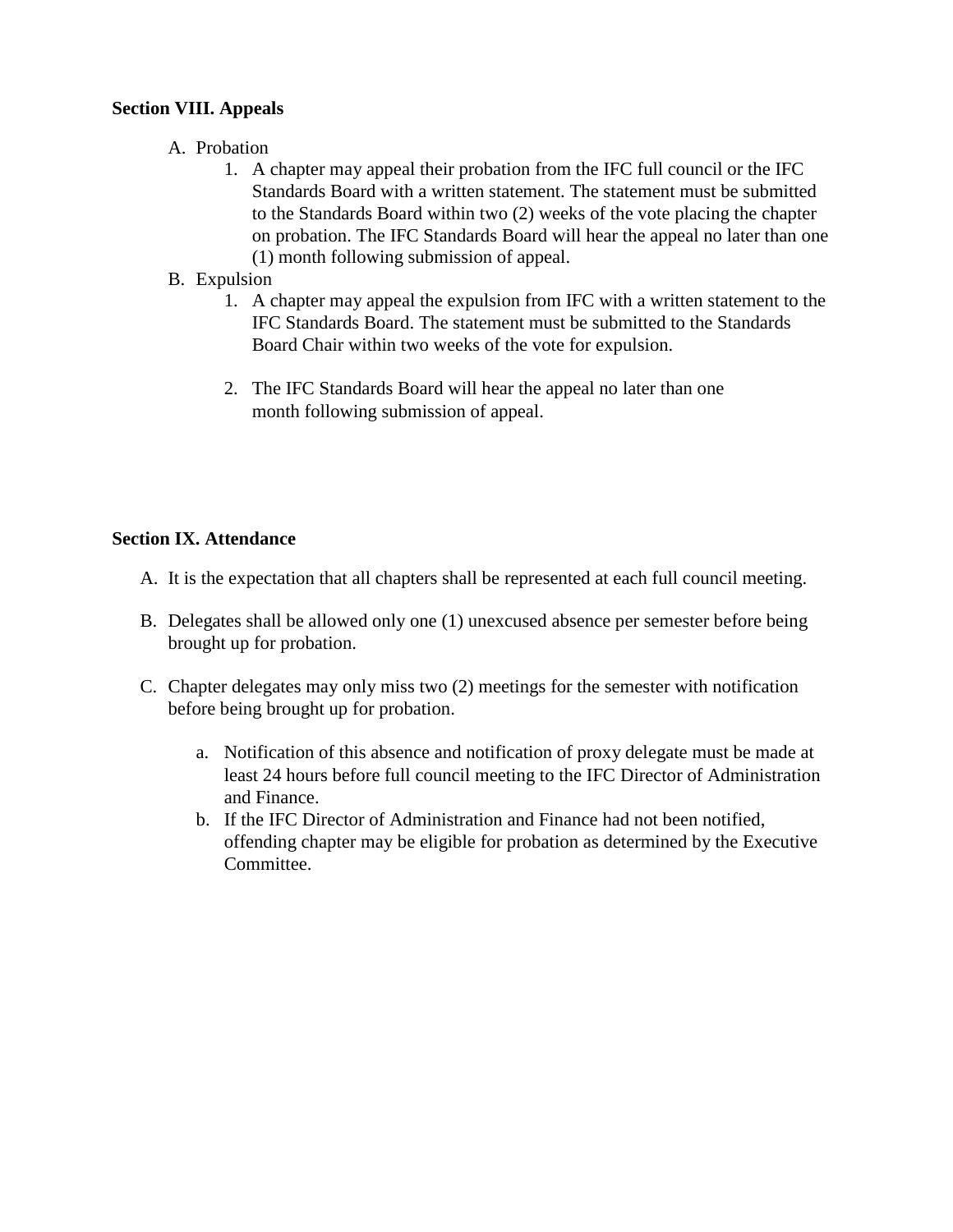#### **Article IV. Executive Officers**

#### **Section I. Officers**

The following shall be the elected Executive Officer of the NDSU Interfraternity Council.

President

Vice President

Director of Administration and Finance

Director of Health and Safety

Director of Recruitment

Director of Fraternity and Sorority Life Relations Chair

Director of Public Relations Chair

#### **Section II. Elections**

- A. Term of Office
	- A. The officers are elected for one year term of office.
	- B. An individual is limited to two (2) consecutive terms in one office.
	- C. Term of office shall be the calendar year December 1 to November 30 inclusive.

#### B. Qualifications

- a. The IFC President and IFC Vice President must have met the following criteria:
	- i. been a delegate or an Executive Team Officer in the IFC for the year previous to the election or
	- ii. a President and/or Vice President of a member chapter and be a member in good standing of a social and/or professional fraternity with full membership status in IFC.
- b. All other Executive Team officers shall be members in good standing of a social and/or professional fraternity with full membership status in IFC.
- c. All Executive Team officers cannot be the president of their Fraternity chapter or hold a position in their chapter that holds the same duties as their IFC executive position.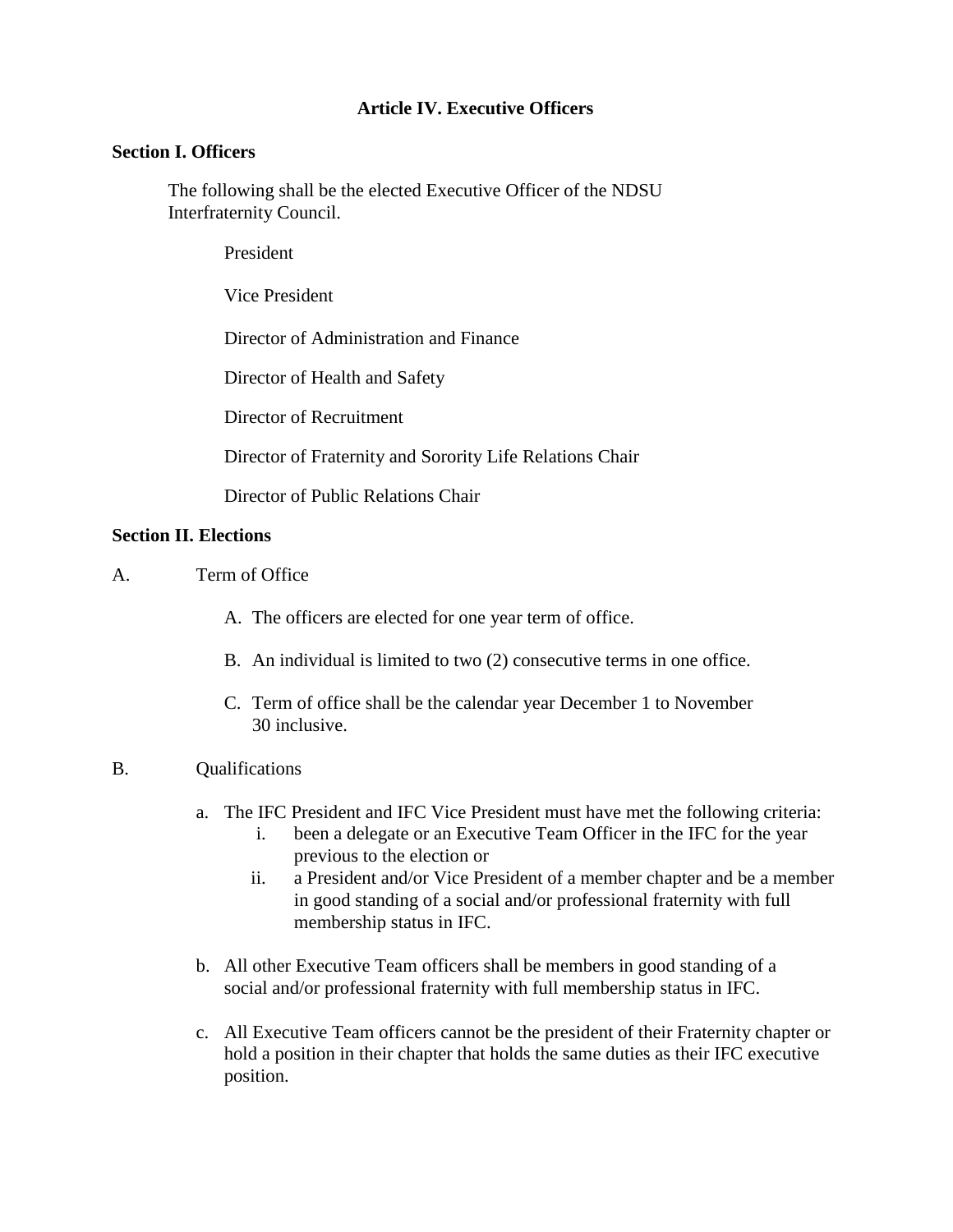- d. Must be in good behavioral standing with the IFC and NDSU.
- e. Must have a minimum cumulative grade point average of 2.50.
- f. Must be an active, initiated member of a member chapter in good standing.
- C. Election Process
- a. IFC Executive Team elections will occur no later than the fourth Monday in November to ensure sufficient time for transitioning between outgoing Executive Team and the incoming Executive Team.
- b. Each chapter in good standing with the Interfraternity Council shall send a delegate to the interviewing process to ask the running candidates questions and represent their chapter in the voting process.
- c. If a current IFC delegate is running for an Executive office or they are unable to attend elections, they are required to send a proxy vote for the election of that office.
- d. If a proxy is not present, that chapter shall not receive a vote in elections and will be subject to sanctions from the Interfraternity Council Standards Board.
- e. Applications for Executive Team positions will be made available at least two weeks prior to elections.
- f. Elections will occur during a scheduled IFC meeting or as a special meeting. It will be required that at least 2/3 of all chapters are represented. In order to be elected, an individual must receive a simple majority vote of the Delegation (50% plus one).
- g. The IFC Delegation may ask position-related questions of the candidates. Current Executive Team members will be required to be present during elections to answer any questions and to help facilitate discussion.
- h. Votes will be cast by written ballot and the current Director of Administration and Finance will tabulate the ballots. If the Director of Administration and Finance is not present, the current IFC President will appoint an Executive Team member to tabulate the ballots.
- i. In the event of a tie, the outgoing IFC President will cast the deciding vote.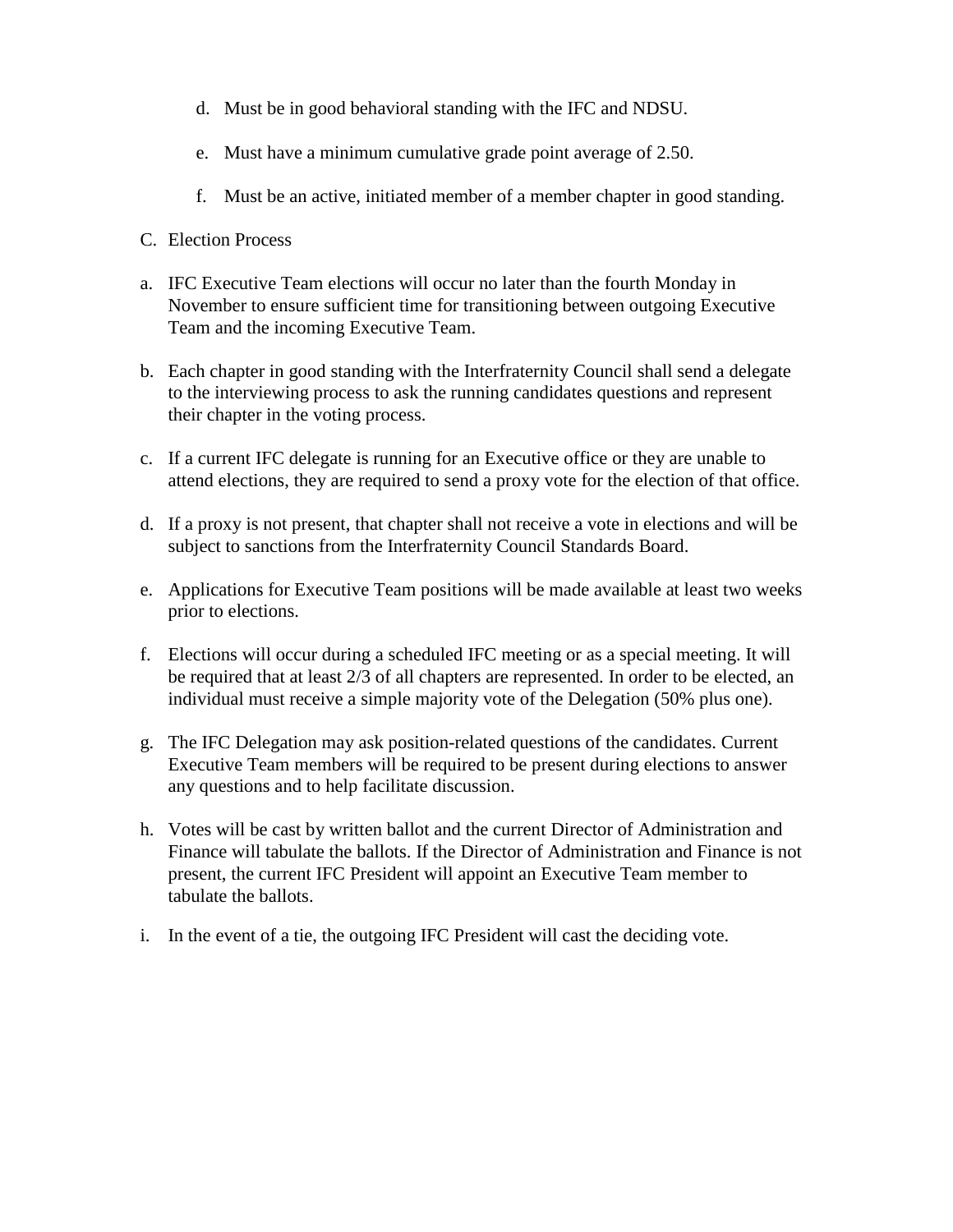- j. The IFC Delegation will vote on each Executive Team position individually in the following order:
	- a. President
	- b. Vice President
	- c. Director of Administration and Finance
	- d. Director of Health and Safety
	- e. Director of Recruitment
	- f. Director of Fraternity and Sorority Life Relations
	- g. Director of Public Relations
- k. Individuals that are unsuccessful candidates for a specific Executive Team position will be allowed the option of becoming a candidate for another position.
- l. Following elections, a transitional meeting will be required to assist the new officers in assuming their positions. The meeting must occur before the end of the Fall Semester.
- D. Vacancy of Office
	- a. If following the formal Executive Team elections, a vacancy occurs in one of the Executive Team positions, notification of open office will be made known to all fraternity members to allow time for interested individuals to contact the IFC Executive Team.
	- b. The IFC Executive Team, will appoint an interested, eligible fraternity member to fill the position with the approval of the IFC Delegation through a simple majority (50% plus one) vote.

#### **Section III. Removal of Officers**

- A. Grounds for removal of an officer include:
	- a. Violation of University Policy
	- b. Failure to perform the duties of the office as set forth in the Constitution and bylaws of the IFC.
	- c. Failure to uphold the provisions of this Constitution and bylaws.
	- d. Failure to adhere to the IFC officer contract.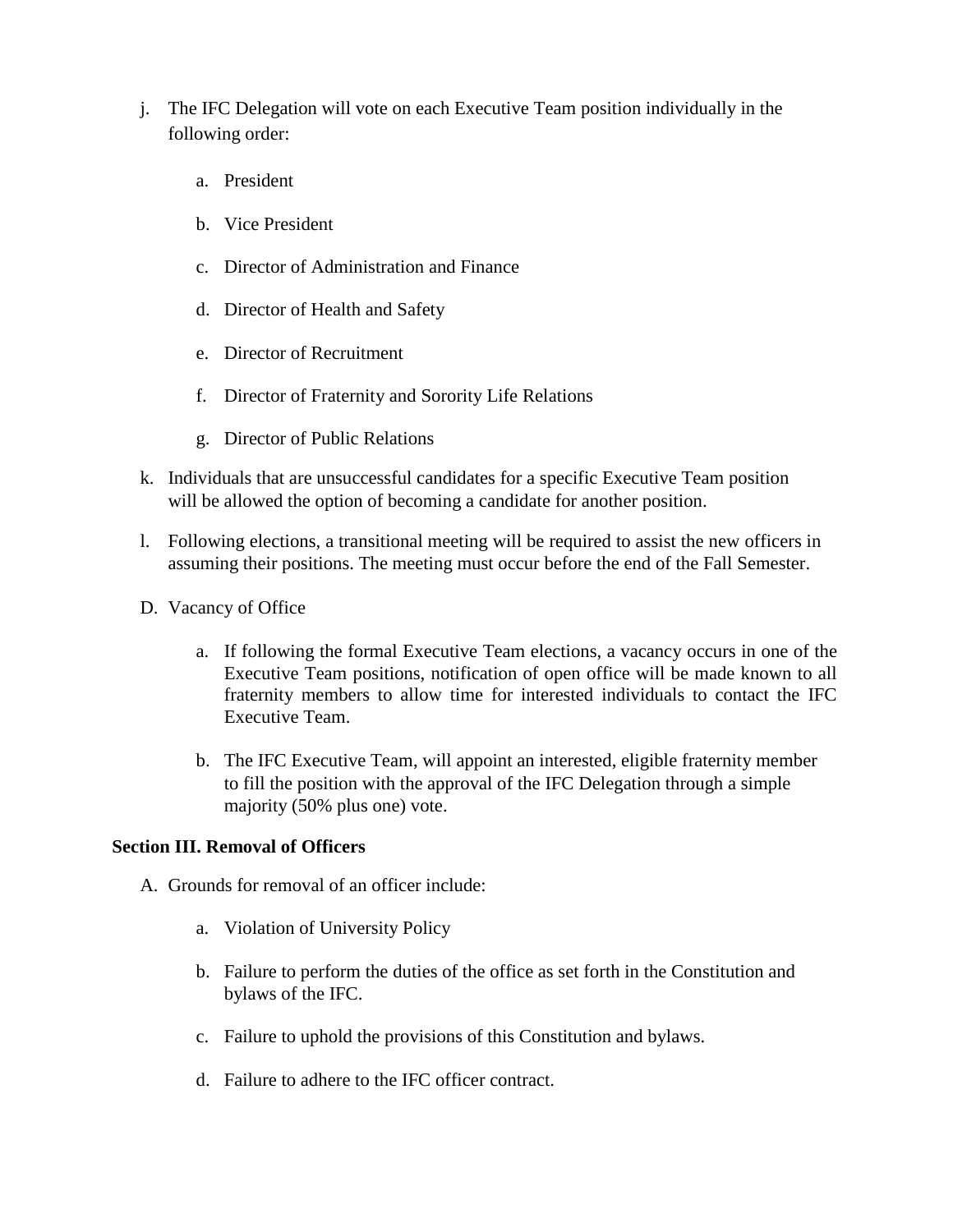- B. An officer may be removed by the following process:
	- a. A petition to remove the officer in question must be submitted to the Vice President for full council discussion unless it's the Vice President in question, then the petition is given to the President. Such petition must contain the signatures of 25% of the total voting members of IFC. When such a petition is received, it will be announced at the next regular meeting.
	- b. The charges for removal are to be presented by the officer in charge of the meeting.
	- c. The officer in question shall be provided an opportunity to present a defense either in person or in writing.
- C. A two-thirds  $(2/3)$  vote of the total voting membership of the IFC shall be necessary for removal.
- D. The Coordinator for Fraternity and Sorority Life may remove an officer from their position:
	- a. If there are extenuating circumstances and the Executive Board has motioned, discussed, and approved the removal
	- b. If University policy, local, or federal laws have been violated, the officer will automatically be removed from their position

#### **Section IV. Appeal of Removal of an Officer**

- A. An officer may appeal a removal within two weeks of the vote by requesting a special appeal meeting. The Vice President, or the President, if the Vice President is the officer being removed, shall notify all representatives of this special meeting. The special meeting of the Standards Board shall occur at least one (1) week but no more than four (4) weeks after the appeal request is received.
- B. An officer may appeal the Coordinator for Fraternity and Sorority Life's decision for removal by requesting an appeal meeting with the Director of Student Activities.
	- a. The officer who has been dismissed must submit a printed and signed appeal letter to the Coordinator for Fraternity and Sorority Life, the IFC President, and the Director for Student Activities no later than 1 business day after the dismissal letter has been delivered to the dismissed officer.
	- b. The President, Vice President, and officer who has been removed shall meet with the Director of Student Activities no later than 5 business days after the dismissal letter has been delivered.
	- c. The Director of Student Activities shall provide written notice if the appeal was approved or denied to the dismissed officer, the IFC President, the Vice President, and the Coordinator for Fraternity and Sorority Life no later than 1 business day after the meeting has occurred.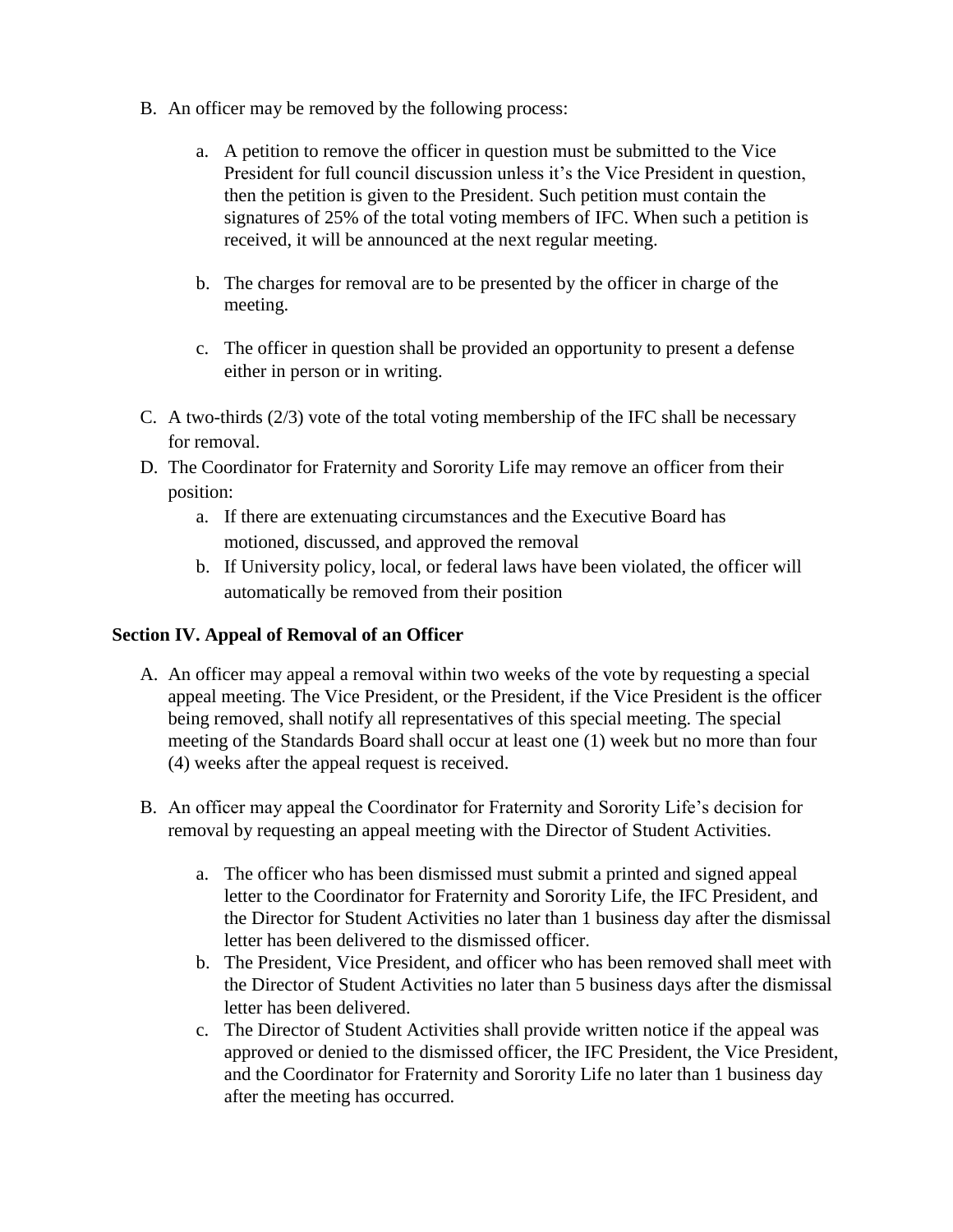#### **Article VI. MEETINGS**

#### **Section I. Regular and Executive Meetings**

- A. Full council meetings shall be held every other week during the regular academic term or held at the discretion of the IFC President.
- B. Executive meetings shall be held during weeks when the Full council does not meet.
- C. Full Council and Executive meetings shall be open to the public.

#### **Section II. Special Meetings**

- A. The President, upon 48 hours, notice to all member Chapters may call a special meeting.
- B. The President shall call a special meeting when requested in writing by 25% of the total voting membership of the IFC.

#### **Section III. Quorum**

- A. A quorum at business meetings shall consist of a simple majority (50% plus 1) of the representatives from the total membership of the IFC.
- B. A quorum for executive meetings shall consist of a simple majority (50% plus 1) of all officers.

#### **Section IV. Parliamentary Authority**

- A. The parliamentary authority for all meetings of this organization shall be "Modern Edition of Robert's Rules of Order".
- B. The IFC President, with the approval from the IFC Delegation, may make adaptations as necessary in order to conduct council business.

#### **Article VII. RESOLUTIONS, RULES AND POLICIES**

#### **Section I. Alcohol/Drug Policy**

A. IFC member fraternities shall adhere to the North Dakota State University Rights and Responsibilities of Community: A Code of Student Conduct which states "no alcoholic beverages are permitted in common areas of chapter property at any time. Members who are 21 years of age or older may consume alcohol in the privacy of their rooms/suites with no more than three non-room/suite residents who are also 21 years of age or older. If multiple individuals live in one room/suite, all residents much be 21 years of age or older. Illegal drugs are not permitted on chapter property at any time."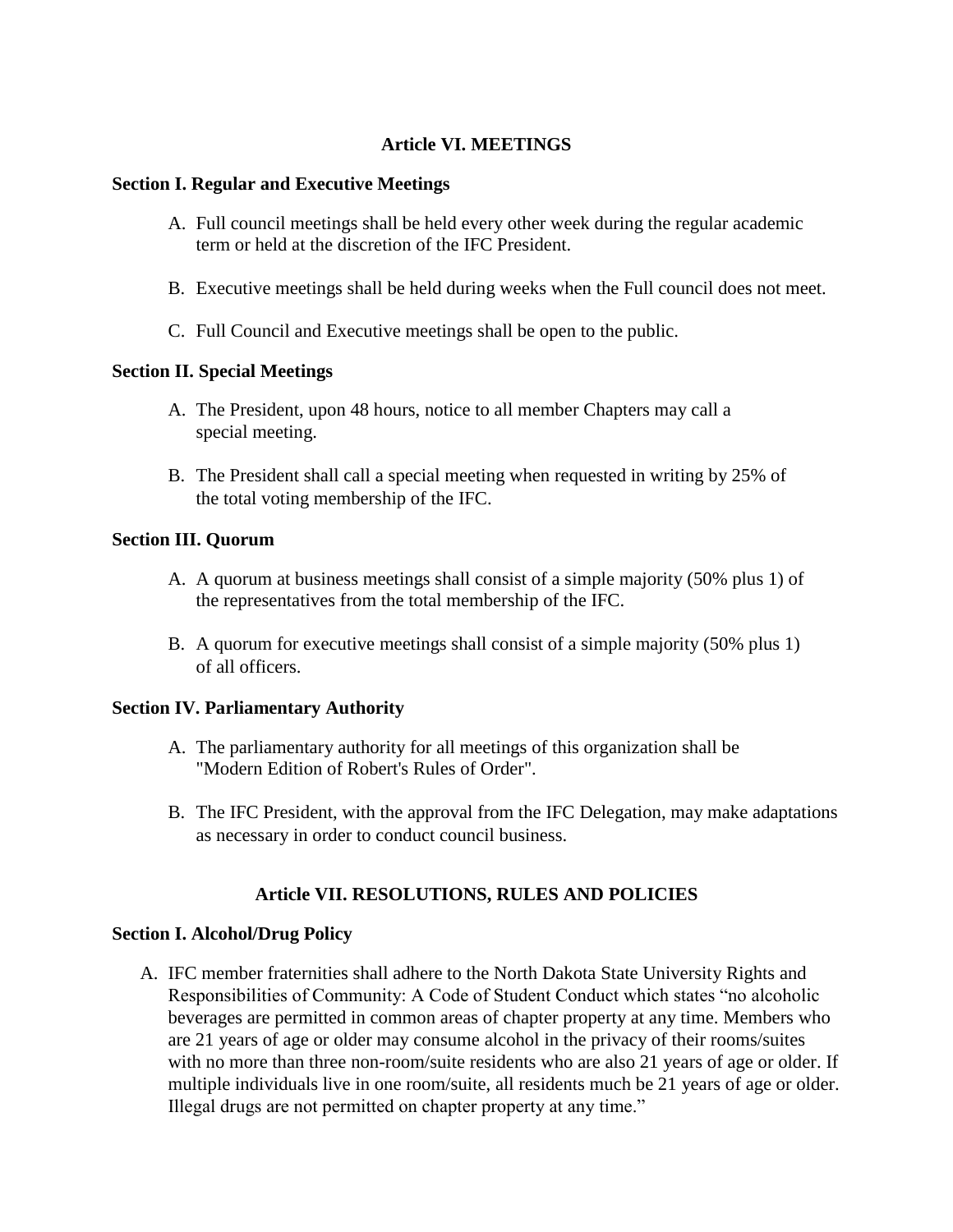B. IFC member fraternities shall adhere to all NIC Alcohol and Substance Use Guidelines.

#### **Section II. Hazing**

- A. Hazing is prohibited regardless of location, intent or consent of participants. Hazing is defined as any action taken that intentionally or unintentionally endangers a student for admission into or affiliation with a student organization or group. Such activities may include but are not limited to paddling in any form; creating of excessive fatigue; forced consumption of any substance; forced road trips; physical or psychological shocks; morally degrading, demeaning, unsanitary, humiliating games or stunts or other activities prohibited by law or university policy.
- B. The fraternities of North Dakota State University acting through the IFC have taken the position of being unequivocally opposed to all forms of hazing. Since the practice of hazing is degrading, humiliating, and inhibits the full development of the individual, such practices are contrary of the objective and mission of the IFC. It is the position of the IFC that hazing, in any form, is prohibited and its practice in any fashion, be condemned.
- C. It is the responsibility of the organization and its conjunction with the (inter)national organization, if any, to protect potential members, members or other persons associated with the organization from any hazing activity or practice conducted, condoned, or encouraged by the current members of the organization, alumni or other associates.

#### **Section III. Sexual Harassment/Sexual Abuse**

- A. The IFC of North Dakota State University recognizes that sexual harassment is a problem in our society. Sexual harassment has many forms and is a form of discrimination that violates the principles and ideals of the IFC and it reflects poorly in our society, especially our educational institutions. It is at the request of the IFC that fraternal organizations condemn all forms sexual harassment and abuse. We will work to further educate our members about sexual assault prevention.
- B. North Dakota State University and the IFC strive to create a campus and community free from interpersonal abuse including sexual misconduct. See NDSU Policy 603 – Sexual Misconduct and Title IX Compliance

#### **Section IV. Nondiscriminatory Policy**

**A.** It shall be the policy of the member fraternities of the IFC not to exclude any fraternity or colony from its membership on the basis of race, religion, national origin, age, or handicap. North Dakota State University is fully committed to equal opportunity in employment decisions and educational programs and activities, in compliance with all applicable federal and state laws and including appropriate affirmative action efforts, for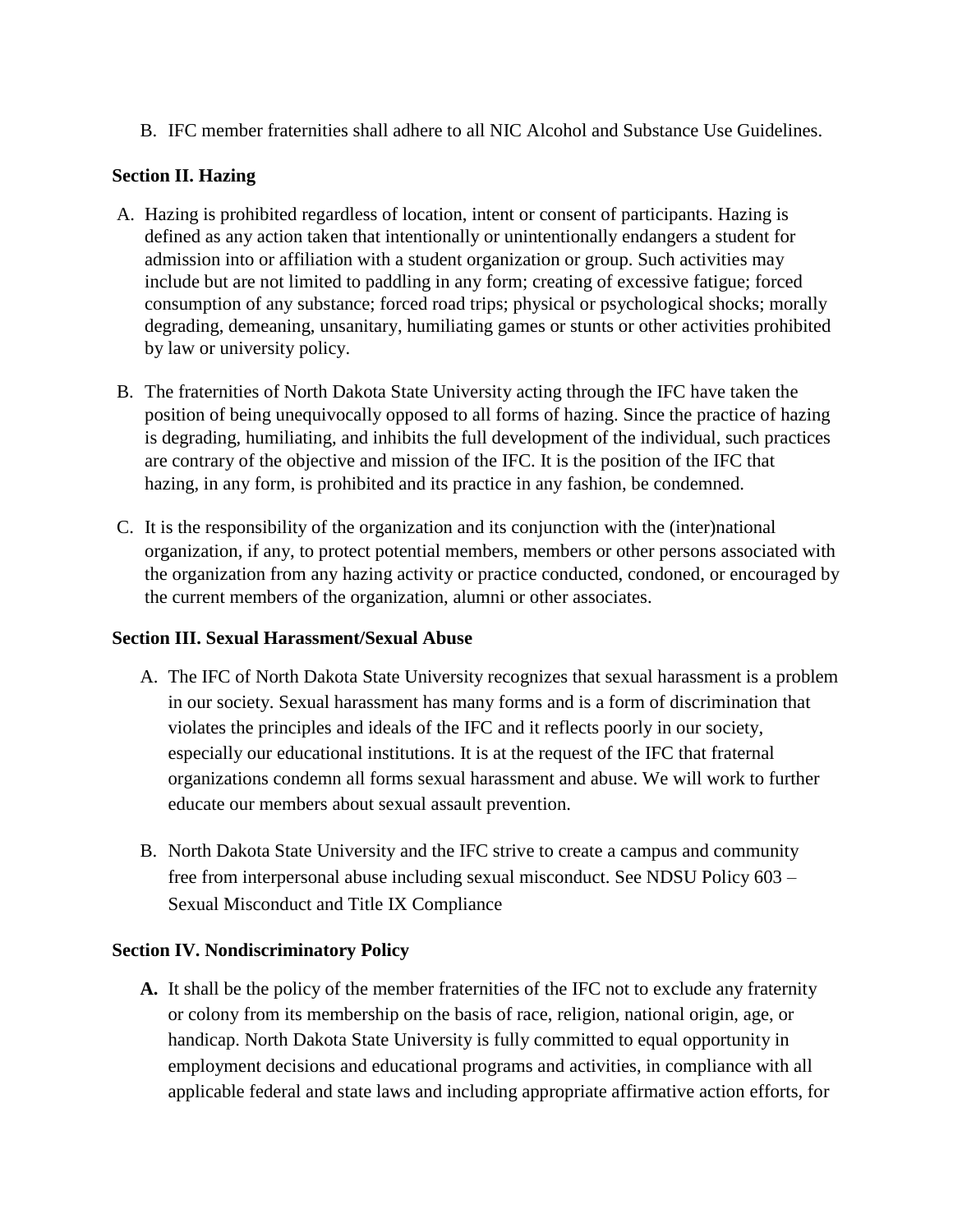all individuals without regard to race, color, national origin, religion, sex (gender), disability, age, status as a U.S. Veterans, sexual orientation, status with regard to marriage or public assistance, or participation in lawful activity off the employer's premises during nonworking hours which is not in direct conflict with the essential business-related interests of the employer.

#### **Section V. Good Samaritan Policy**

- A. All students are expected to protect the well-being of fellow students and others wherever events occur. If a person needs emergency medical attention, particularly resulting from the use of alcohol or other drugs, students are expected to call an ambulance or other appropriate emergency response personnel (ambulance, police, fire, etc.) to gain that assistance. Students/student organizations who fail to respond appropriately may be subject to serious University sanctions and may potentially be subject to additional civil and/or criminal liability.
- B. Students who appropriately report will not be subject to the Student Conduct process for charges related to alcohol or drug use, nor will the incident become part of the student's conduct record. However, all students [including the student(s) needing assistance and reporter(s)] may be required to have an educational meeting with University personnel. This protection may not apply if other conduct violations occurred within the same incident.

#### **Section VI. Residency within Chapter Houses**

- A. Scholastic Term Residency
	- a. Only initiated member(s) of that chapter currently enrolled at NDSU, or a house employee, may reside in the house during the fall and spring semesters without authorization from the Coordinator of Fraternity and Sorority Life and by chapter leadership.
- B. Summer Residency
	- a. Chapters are able to allow people to reside in their chapter house during summer terms however chapters and those living in them will be required to adhere to all North Dakota State University, IFC rules and regulations, and fraternity sorority life polices during their residency.
	- b. Fraternity presidents are to furnish names of the summer house managers and summer residents to the Coordinator of Fraternity and Sorority Life. Chapter leadership is required to inform summer residents of university and fraternity sorority life policies.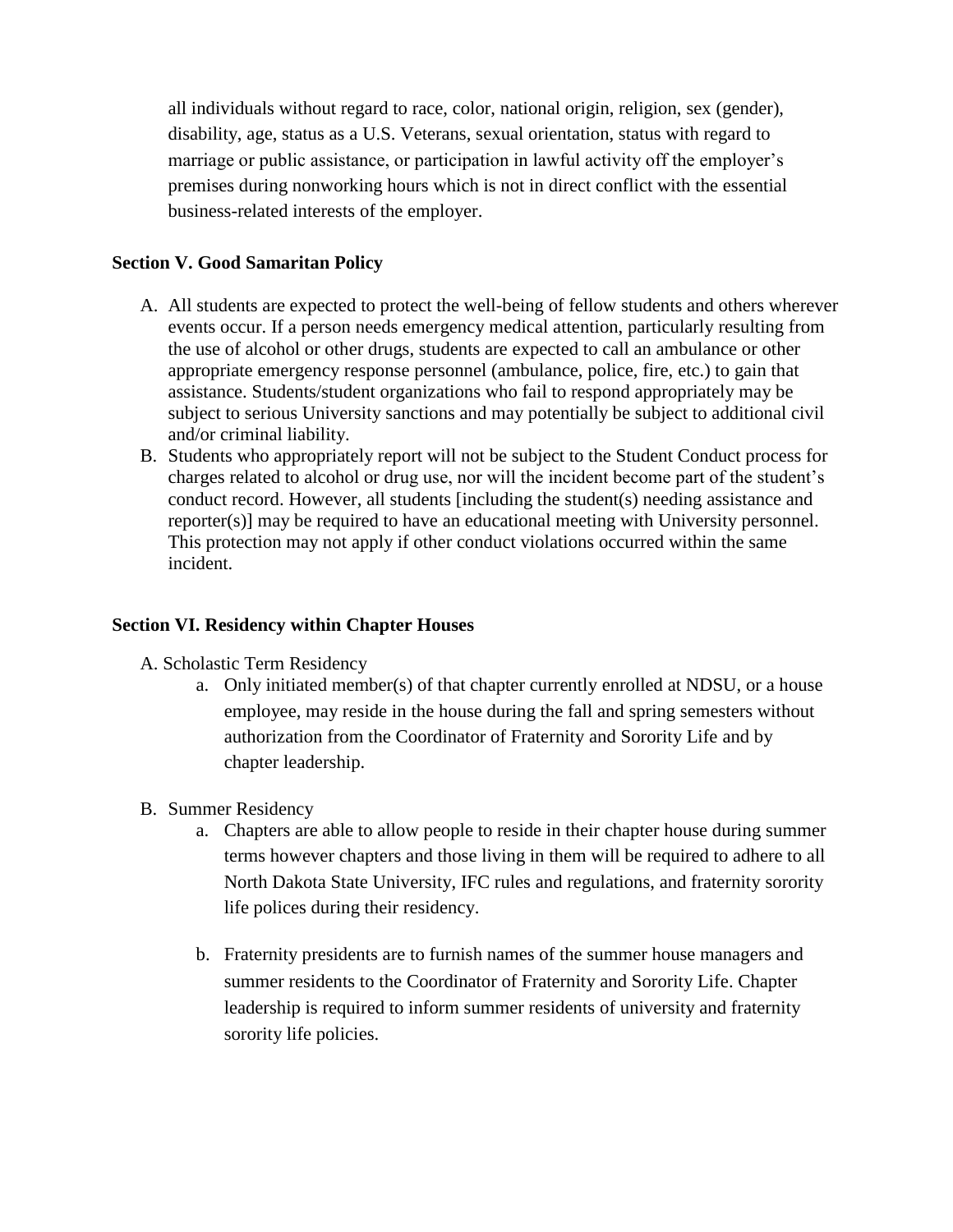#### **Article VIII. PROVISION FOR BYLAWS**

- A. The IFC Bylaws (standing rules) may be added by a two-thirds (2/3) majority vote of the total voting membership of the IFC. The Bylaws needs two-thirds (2/3) vote of total voting membership to amend or rescind.
- B. The Vice President will keep on file all changes to the Bylaws. Each semester the Vice President will update the Bylaws.
- C. Every other year the IFC Vice President will conduct a full council review of the Constitution and By-Laws beginning in 2012.

#### **Article IX. RATIFICATION AND AMENDMENTS**

#### **Section I. Ratification**

This Constitution shall be in effect when ratified by three-fourths (3/4) vote of the total voting membership of the IFC.

#### **Section II. Amendments**

- A. This Constitution may be amended at any meeting by three-fourths (3/4) vote of the total voting membership of the IFC, providing that every proposal for amendment be submitted in writing and presented at full council one meeting prior to voting.
- B. The IFC Bylaws may be amended or rescinded at any meeting with a two-thirds (2/3) vote of the total voting membership of the IFC.

#### **Article X. STANDARDS BOARD**

#### **Section I: Purpose**

The Standards board was established because the Interfraternity Council (IFC) recognized the need to regulate and adjudicate organizational activities and membership. The Standards board is established to enforce and regulate all council rules/policies of all chapters and to ensure that the IFC Standards Board Constitution, Rules for Recruitment, Code of Ethics, Interfraternity Bylaws, and all other Interfraternity policies are followed. The Standards board is educational in nature and will function with the best interests of the University and the IFC member fraternities uppermost in mind. The IFC Judiciary Board is set up to provide the self-disciplinary action necessary for a strong Fraternity and Sorority Life Community and to ensure an equal and fair judiciary system.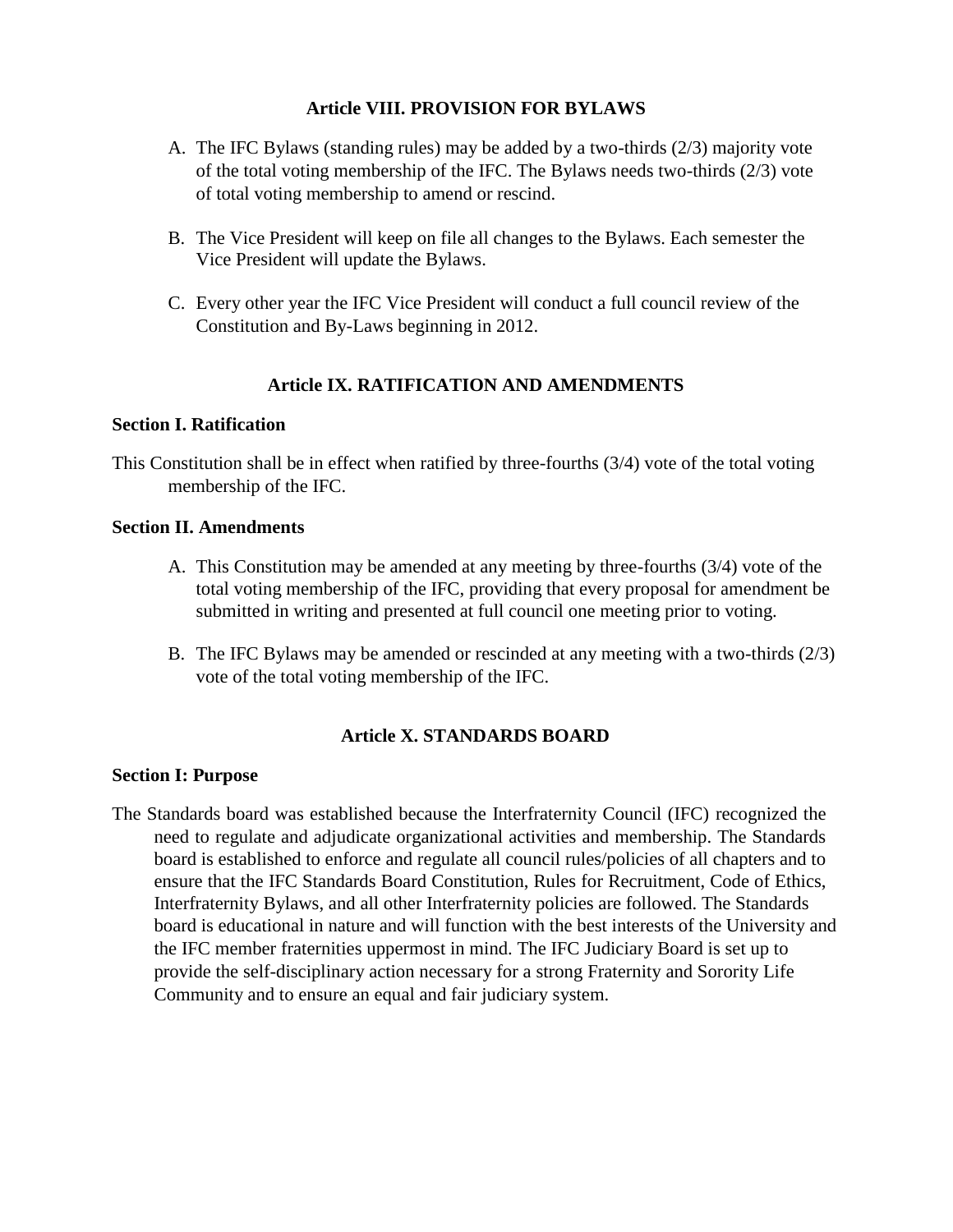#### **Section II: Jurisdiction**

- A. The IFC Standards Board handles judicial matters that deal with the actions of IFC executive officers or fraternities. Each chapter may be held responsible for any of its members or new members. If the problem involves a single member, not acting on the chapter's behalf, the chapter may be dismissed from charges pending the approval of the Office of Student Affairs.
- B. Actions taken by or pending by a fraternity's own standards board, a fraternity's administrative office, by the appropriate University body, or the state of North Dakota will not affect the determination of whether or not a case is referred to the Standards Board.
- C. Fraternity misconduct need not be officially sanctioned by the entire membership nor is there a minimum number of chapter members who must be involved in an incident before disciplinary action may be taken against a chapter. A complaint may be considered a matter for referral to the Standards Board whenever the actions of a fraternity could reasonably be expected to reflect negatively upon the fraternity system or may cause conflict within the Fraternity and Sorority Life community.

#### **Section III. Ethical Expectations**

- A. The IFC Judiciary Board shall keep all matters in strict confidence. Including speaking on or about the case pending to anyone outside the selected committee for said trial.
- B. Each active IFC Judiciary Board member has the responsibility to vote at each hearing in which they serve. They will also decide on proper sanctions in a fair and unbiased manner, while upholding the policies involved.
- C. Each IFC Judiciary Board member must also appear at all hearings as requested to ensure due processto the chapter involved. If an IFC Standards Board member has conflicts with the scheduled hearing, he must contact the IFC Vice President no later than 48 hours prior to the hearing so an alternate member can be found.

#### **Section IV. Membership**

- A. At the end of each fall semester, each chapter in good standing shall designate one member from their respective chapter for appointment as a Justice of the IFC Standards board. Justices serve on the Standards board panel that hears the cases referred to the Standards board by the IFC Vice President. At such hearings, they shall review all evidence and question witnesses in order to determine the facts, and if necessary, impose sanctions.
	- 1. No more than two Justices may be from one fraternity. No Justice may serve in a Standards board hearing in which his fraternity is involved. Alternate Justices will serve on the Standards board if there is a conflict of interest between a Justice and the accused chapter.
	- 2. Each Justice must meet the following requirements: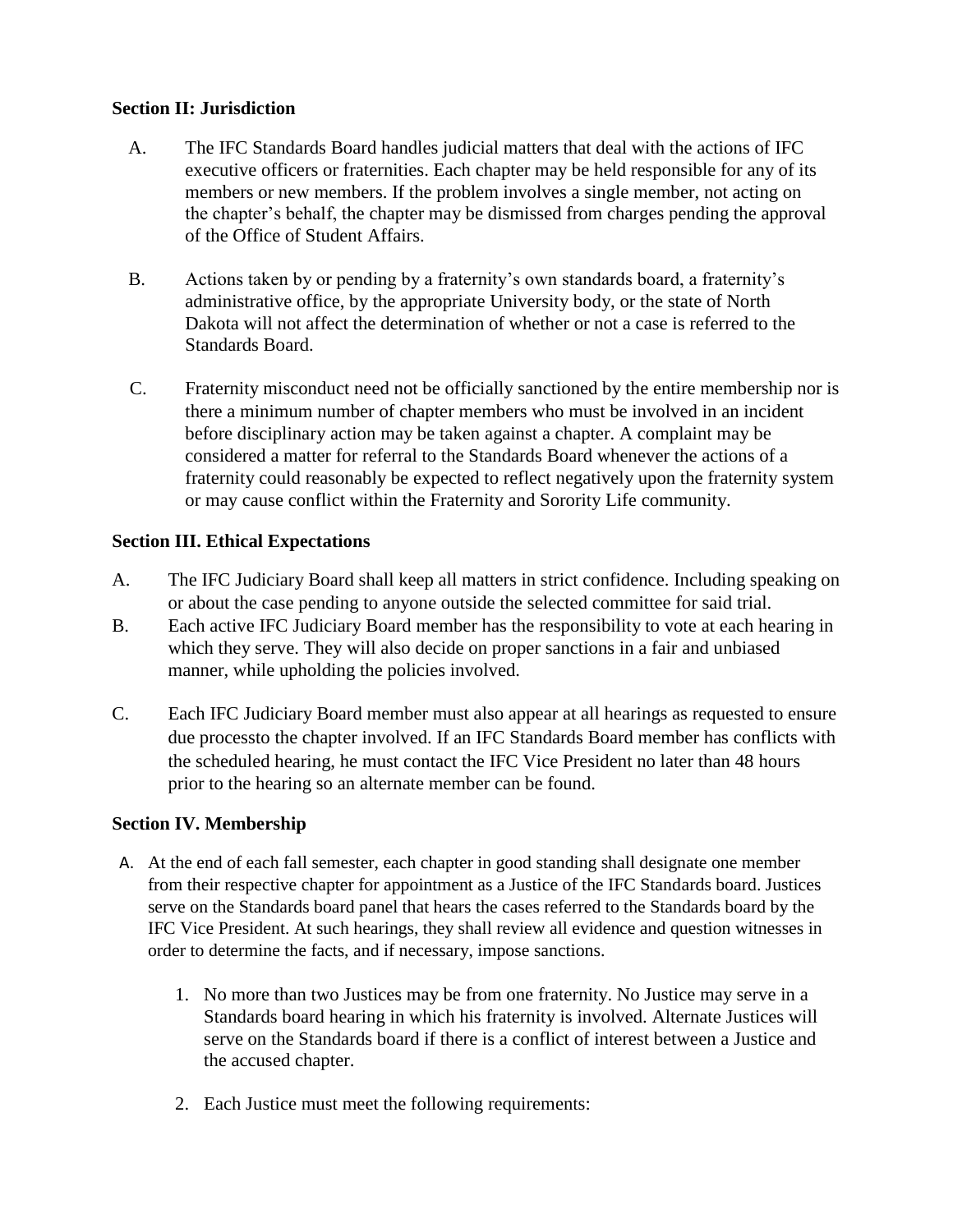- a. Must be an initiated member in good standing with his chapter.
- b. May not be the President of their chapter or be on the IFC Executive Council.
- c. The member must maintain a minimum of 2.5 cumulative GPA on a 4.0 scale.
- 3. The Justice will have the following responsibilities:
	- a. Attend Standards board training
	- b. Attend the meetings of the Standards board;
	- c. To listen to the evidence and arguments during a Judicial Hearing and cast a vote on the determination of guilt.
	- d. Each Justice will be on the Standards board for a period of one year, or until he fails to meet the requirements listed above.
	- e. A Justice that is absent for more than two Judicial Hearings without adequate reason and prior notice will be removed from the Standards Board.
	- f. Each Justice has the right to reapply and serve a second term.
- B. The IFC Vice President will have the following responsibilities in accordance with the Standards Board:
	- 1. To serve as a non-voting member and the Chairman of the Standards board;
	- 2. To educate Justices on the procedures of the Standards board;
	- 3. To assist the Fraternity and Sorority Life Advisor/Coordinator in the investigation of alleged misconduct of a fraternity;
	- 4. To assist the Coordinator of Fraternity and Sorority Life in resolving complaints and conducting the initial mediation between the chapters involved in the case;
	- 5. To consult with the Assistant Director of Fraternity and Sorority in determining whether the case is to be referred to the Standards board;
	- 6. To prepare a written report to the Standards board detailing the facts uncovered in the preliminary investigation;
	- 7. To preside over and make the arrangements for Standards Board Hearings;
	- 8. To complete a case folder after the completion of each case including the decision of the Standards board and all pertinent information regarding the case;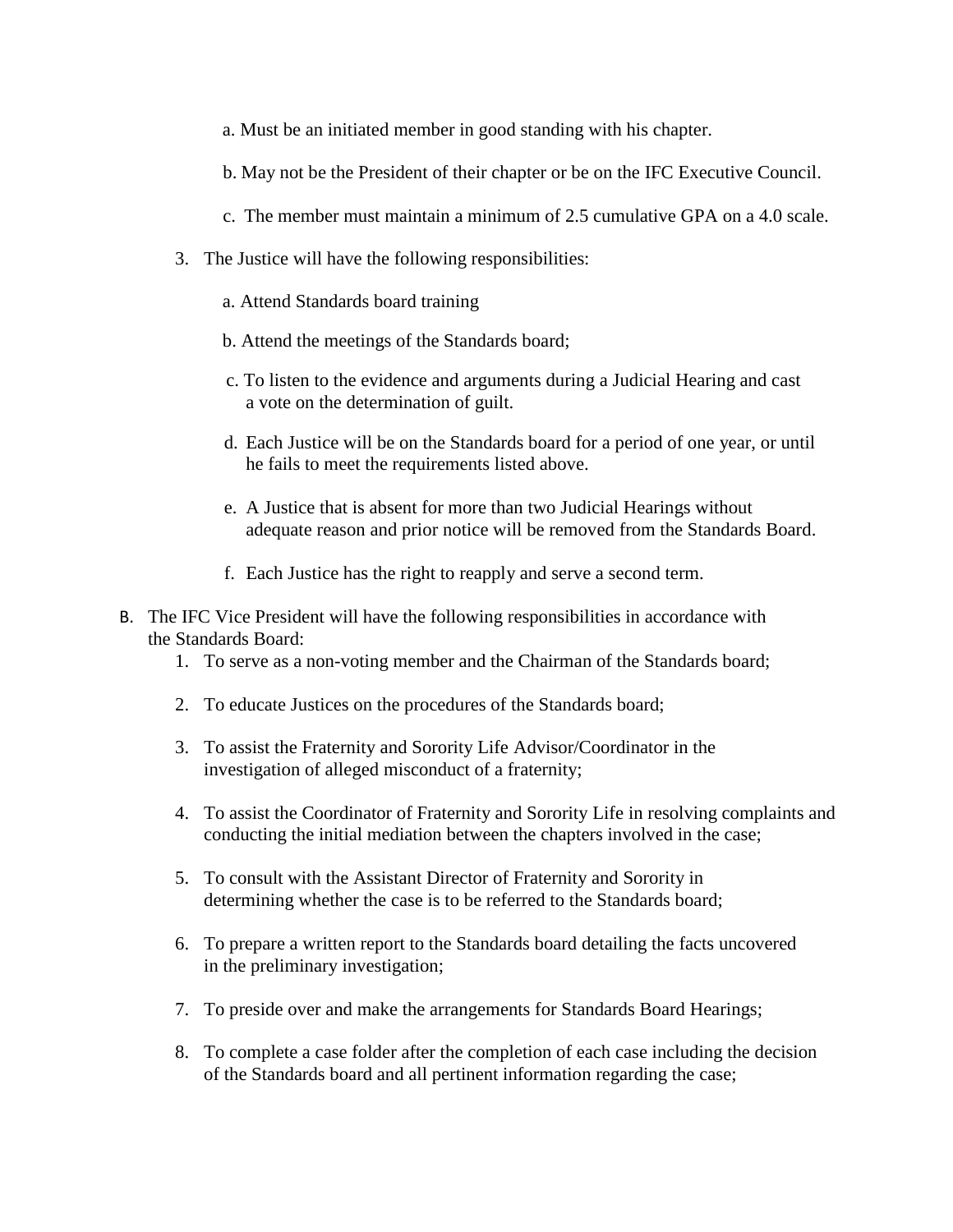- 9. To deliver a decision letter to the involved chapter within ten days;
- 10. To deliver a case folder to the Assistant Director of Fraternity and Sorority within ten days of the hearing;
- 11. To review all complaints filed during summer and other extended class breaks.
- C. Director of Administration and Finance will have the following responsibilities in accordance with the Standards Board:
	- 1. To record minutes during Judicial Hearings
	- 2. To help maintain all records of complaints
	- 3. To compose a decision letter to the involved chapter, which is to be signed and delivered by the IFC Vice President within ten days.
- D. The Coordinator of Fraternity and Sorority Life will have the following responsibilities as they regard complaints about fraternities;
	- 1. To ensure that all fraternities are informed of relevant policies, NIC policies, University regulations and expectations, and applicable local, state, and federal laws;
	- 2. To investigate all complaints regarding fraternities;
	- 3. To facilitate the resolution of disciplinary problems;
	- 4. To assist the IFC Vice President in the performance of his Standards Board responsibilities;
	- 5. To advise the IFC Vice President in making arrangements for Standards Board Hearings and preparing the hearing notices;
	- 6. To attend Judicial Hearings and serve as the advisor to the Standards board;
	- 7. To see that appropriate records are maintained, including a complaint log and the minutes of Judicial Hearings;
	- 8. To prepare reports for the appropriate University offices when necessary;
	- 9. To assist other University offices dealing with a fraternity complain;
	- 10. To refer individual fraternity members to the appropriate University offices;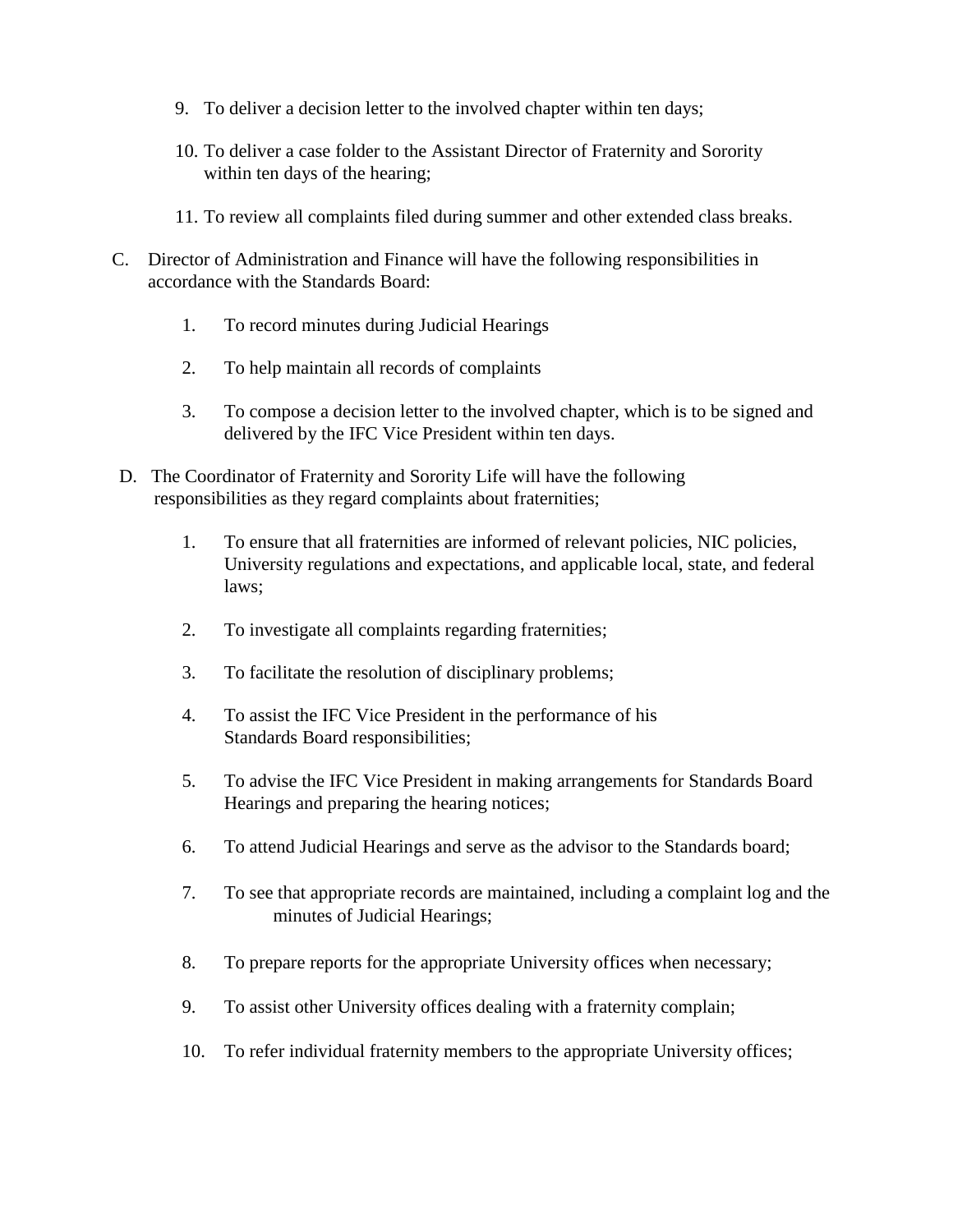- 11. To keep records of all complaints filed during the summer and other extended class breaks;
- 12. To ensure the Standards Board Policy gets signed and dated after it is updated;

#### **Section V. Violations Procedure**

- A. Filing a Complaint
	- a. Any individual or organization may register a complaint about a member organization of the North Dakota State Fraternity Community. To do so, a formal report must be filed with the Vice President of IFC. The report must include the accused actions, specific dates of alleged actions, and any other supporting information. A copy of the witness(es) report shall be given to the Vice President of IFC, the Assistant Director of Fraternity and Sorority and the Justices of the Standards board.
- B. Upon receiving a complaint the Vice President of IFC and the Assistant Director of Fraternity and Sorority shall determine whether a violation of IFC or University policy has occurred and if it is within the jurisdiction of the Standards board. If not the issue will be resolved in accordance with the North Dakota State University Student Disciplinary Regulations.
	- a. If the action deemed is a violation then the complaint forwarded is copied to the accused chapter's president and the accused chapter's advisor. The complaint must include the specific sections of the rules or policy broken, the accused actions, specific dates of the alleged action, and a meeting date that is no less than five work days after the complaint is sent.
	- b. If the accused chapter has a major conflict they must contact the Office of Judicial Affairs no less than 24 hours before the scheduled meeting to set a new date and time.
	- c. The Standards board shall call a meeting of representatives of the groups involved. The responding chapter has the right to have any members, advisors, or witnesses they want present at the hearing with a limit on the total number of six.
	- d. Standards board participation in the hearings;
		- 1. There will be 5 members of the Standards board present for each hearing.
		- 2. These members will be determined at random by the chairperson.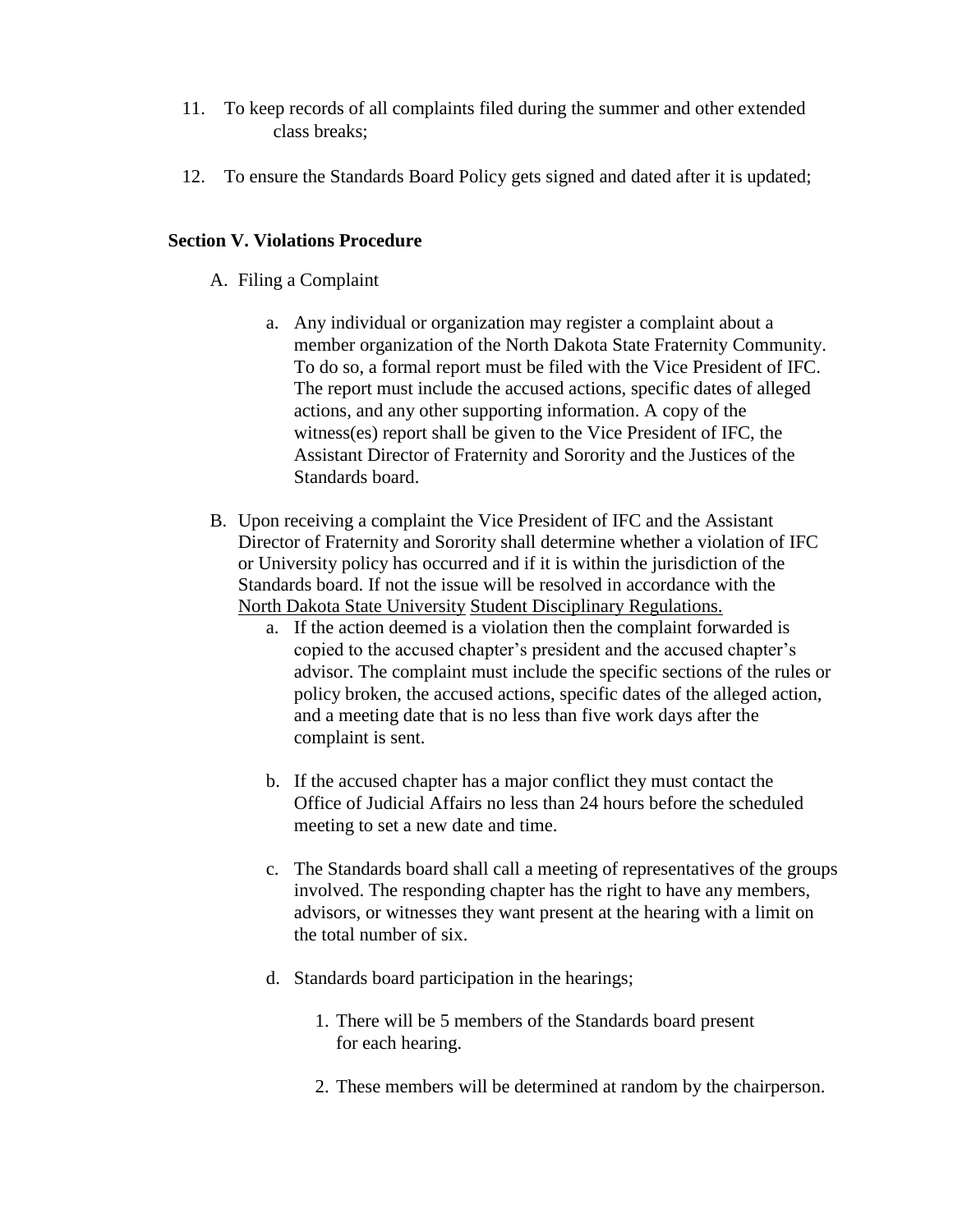- 3. There will be 3 members from the respective council for each hearing.
- 4. Members of the chapter(s) involved will not participate for that hearing.

#### **Section VI. Hearing Processes**

- A. The IFC Vice President(Chair) prepares a roster of participants and witnesses in the hearing
- B. The Chair calls the hearing to order
	- a. Written record will be kept of all hearings by the IFC Director of Administration and Finance
	- b. The Chair shall name the respondent and the complainant(s)
	- c. The Chair shall state which alleged policy and/or rule(s) has been violated
	- d. The Chair shall state the summary of the allegations
- C. The Chair gives instructions and introductions in the following order:
	- a. Judiciary Committee members.
	- b. Representatives of the complainant(s).
	- c. Representatives of the respondent.
	- d. Additional witnesses.
	- e. Review outline of hearing procedures (D: 1-4).
	- f. Review due process rights.
	- g. Entertain procedural questions from the hearing participants.
- D. Procedures
	- a. The Chair shall respond to the respondent's challenge of the hearing committee membership (if challenged)
	- b. The Chair shall list the contents of the case file
	- c. The respondent shall enter a plea of responsible or not responsible to each of the charges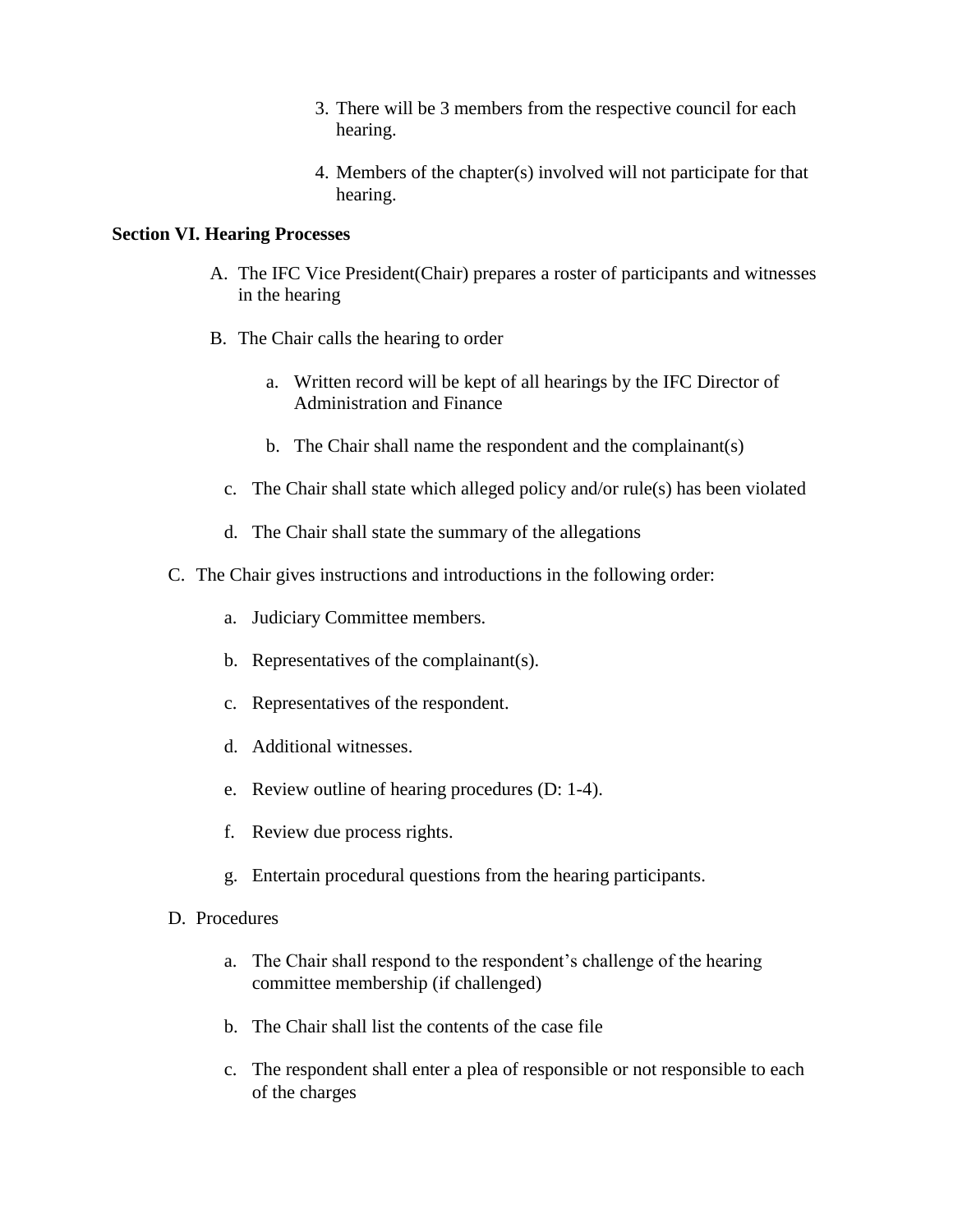- d. Presentations and questioning
- e. Opening of the Hearing by Chair
- f. Description of the Charges by Advisor or Judicial Liaison
- g. Response to Charges by Respondent Chapter
- h. Verbal Accounts of all Witnesses
- i. Questioning and Submission
- j. General Questioning of Involved Persons
- k. Closing Summary by Respondent
- l. Closing of the Hearing by Chair
- m. The Judiciary Committee Members shall deliberate in private and reach a decision. Each member will vote on responsible/not responsible for the respective group(s), sanctions will then be discussed.
- n. All decisions must be passed with a simple majority (three of those present) with a quorum of five members present. Each person receives one vote.

#### **Section VII. Definition of Possible Sanctions**

A. University Sanctions

1. Disciplinary Reprimand: An official warning followed by the written notice to the student or student organization that his/her/its conduct is in violation of University rules and regulations.

2. Conduct Probation: A more severe sanction than a disciplinary reprimand. It is a period of review during which the student or student organization must demonstrate the ability to comply with University rules, regulations, and other requirements stipulated for the probation period.

3. Education: A requirement to participate in some project, class or other activity that is relevant to the nature of the offense and appropriate for the violation.

4. Restitution: A requirement to pay the cost of property damage to another student or student organization incurred during conduct violation or another form of compensation.

#### C. **Other Sanctions**

- a. Sanctions on chapter events include:
	- i. Limit events (#).
	- ii. Eliminate events
	- iii. Community Service
	- iv. Create and/or Execute Projects.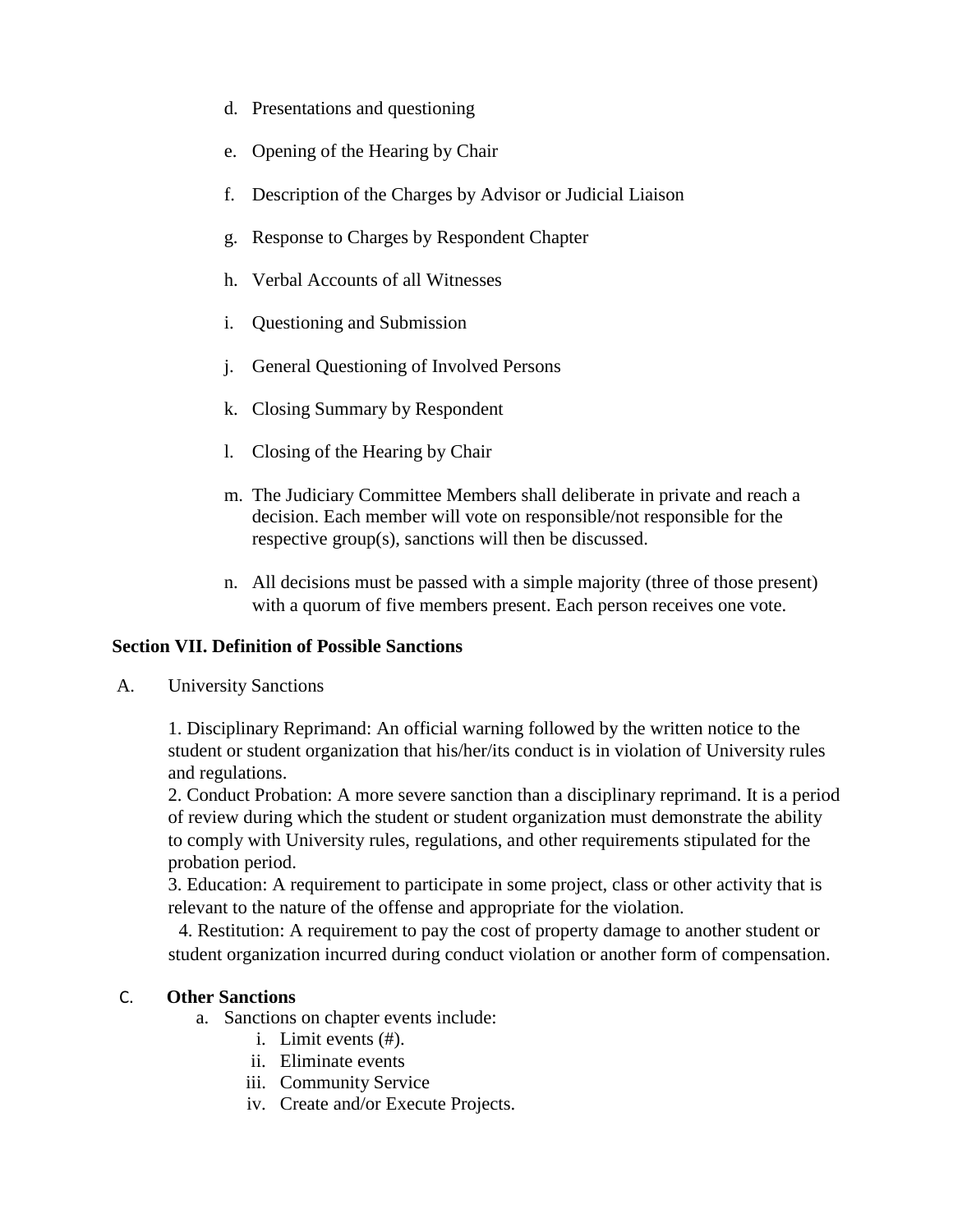- v. Set a given number of hours to be donated.
- vi. Participation, limit or restrict participation in certain events such as:
	- 1. Homecoming
	- 2. Greek Week
	- 3. IFC events
	- 4. Fraternity and Sorority Life events
- vii. Nationals contacted and sanctions provided.
- viii. Charter suspension
- ix. No recognition as a campus organization

#### **Section VIII. Chapter Rights and Responsibilities**

- A. Pursuant to the North Dakota State University, Rights and Responsibilities of Community: A Code of Student Behavior.
	- a. In an effort to not infringe on the rights of any student.
- B. Chapter Rights

1. Every chapter has the right to keep confidential or to disclose any information they deem necessary about the charges brought upon them, the proceedings, or the sanctions they receive.

2. Each individual chapter is responsible for informing all their members of the charges being brought forth against them.

#### **Section IX. Good Faith**

A. It is recognized that this policy cannot address, in specific fashion, all possible social situations that may occur. When this policy is not specific on a particular point, the Interfraternity Council, chapters and their members are expected to conduct their events and themselves in the spirit of social responsibility expressed in this policy.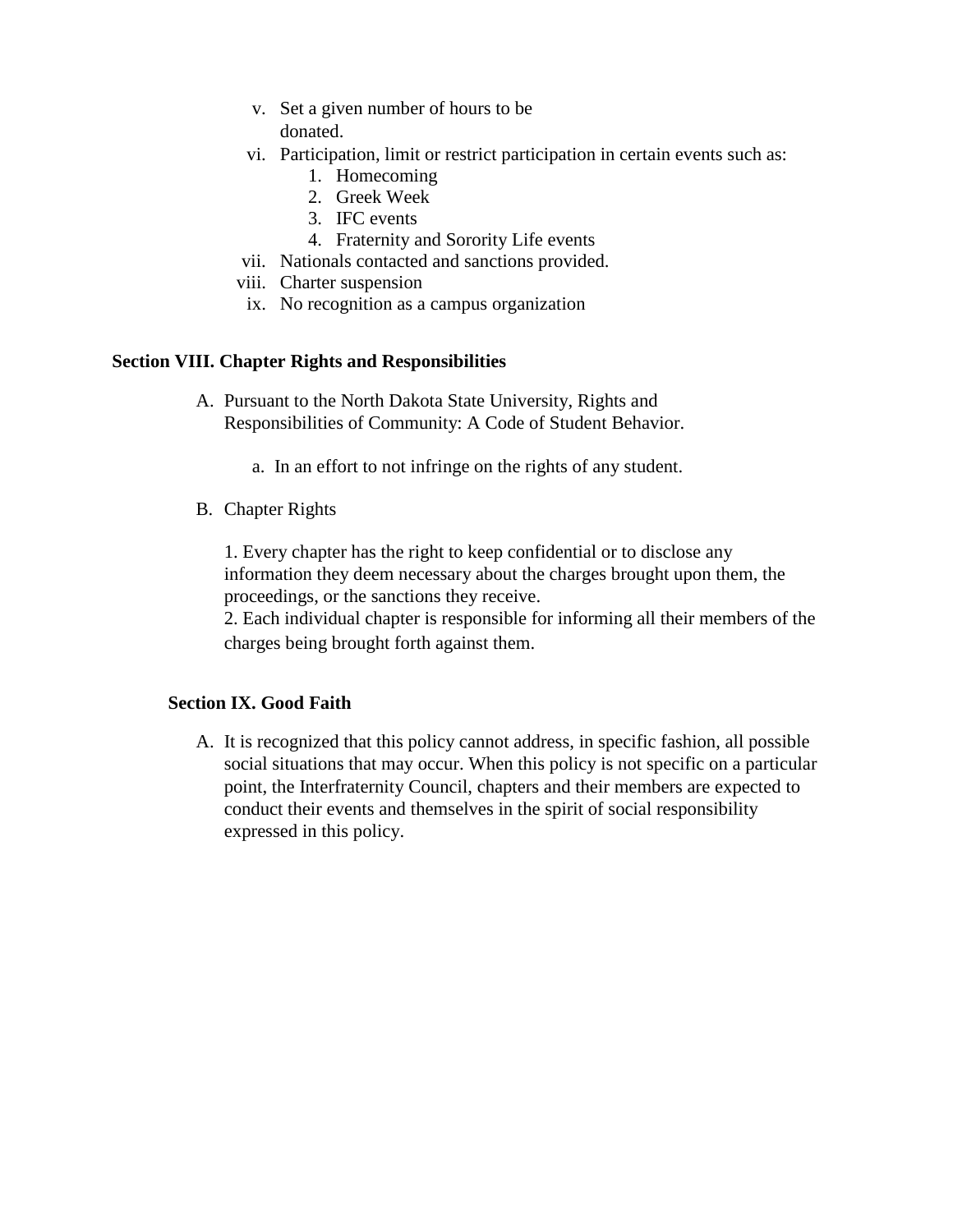## BY-LAWS

#### **Article I. FINANCE**

The fiscal year of the North Dakota State University Interfraternity Council (IFC) shall be from January 1 to December 31 inclusive.

#### **Section I. Checks**

A. All Checks issued on behalf of the IFC shall be signed by the President or the Director of Administration and Finance.

#### **Section II. Bank Account**

A. The President and Treasurer shall have explicit bank account access, and the Coordinator for Fraternity and Sorority Life shall have viewing and spending rights to the bank account. All members of the Interfraternity Council shall be given updates on council spending throughout the semester.

#### **Section III. Budget**

A. All executive officers must create and present a budget by the second meeting of the semester to be voted on. The budget shall require a two-thirds (2/3) majority vote of the total voting membership of the IFC.

#### **Section IV. Payments**

- A. All payments due to the IFC shall be given to the Director of Administration and Finance, who shall record them.
- B. Checks for payments shall be made payable to the North Dakota State University Interfraternity Council.

#### **Section V. Membership Dues**

- A. AMOUNT: The dues of each member fraternity shall be an assessment per member/new member listed on the myNDSU chapter roster. The amount of dues shall be as follows:
	- a. Each chapter shall be charged 15 dollars per active member
	- b. Each chapter shall be charged 5 dollars per new member upon their initiation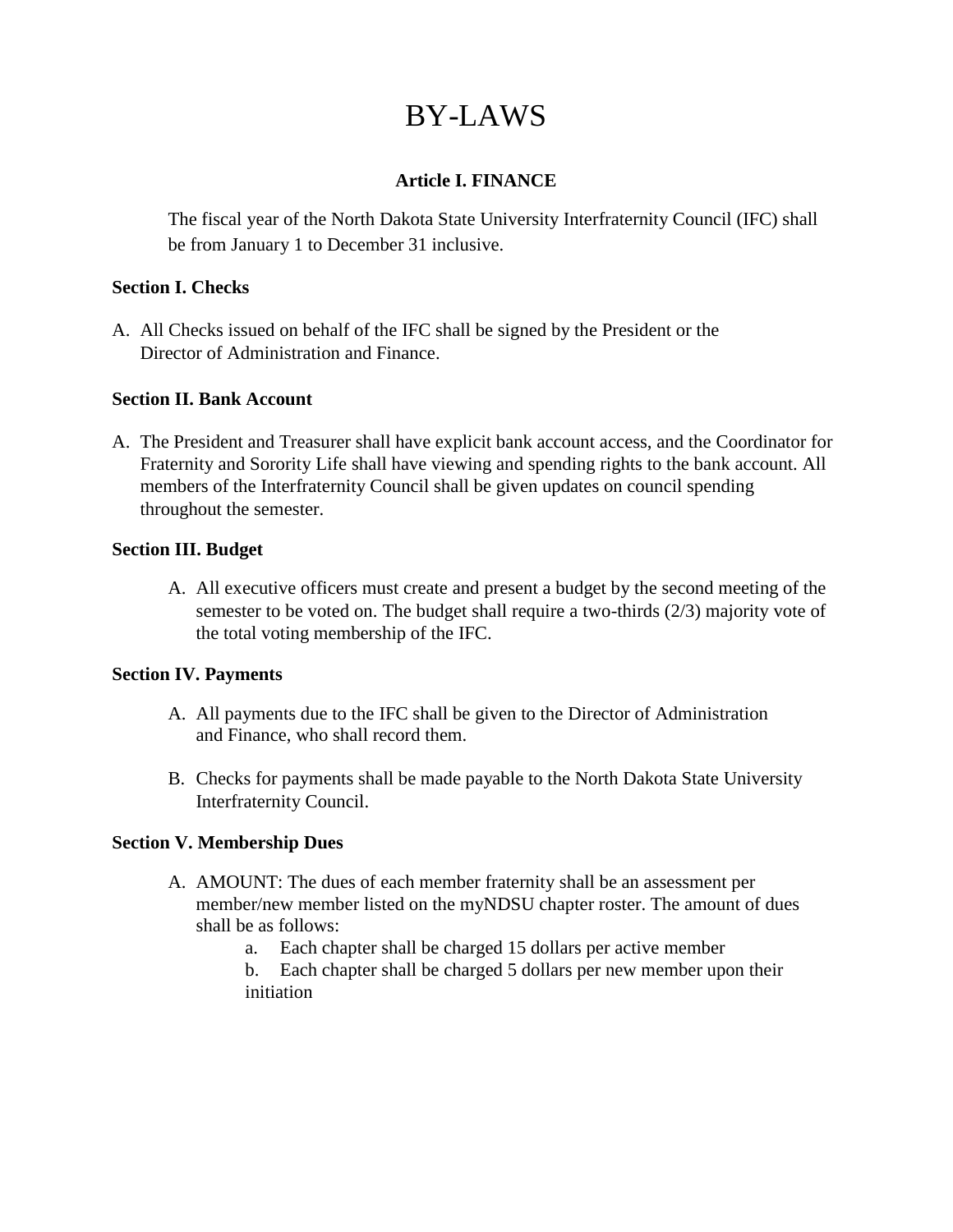- B. TIME OF PAYMENT: Dues must be paid in full within two (2) weeks of bills being sent to chapters.
	- a. The penalty for not paying in full by the due date will be an additional \$1.00 per member for each week payment is late.
	- b. These fees shall round up to the next full week (ex. If payment is 2 days late, offending chapter shall be charged for the full week.)

#### **Article II. OFFICER DUTIES**

#### **Section I. All officers shall:**

- 1) Attend delegation and executive IFC meetings.
- 2) Not be on the executive board of their respective fraternities during their terms of office with IFC.
- 3) The Recruitment Officer/Chair may not hold the Director of Recruitment position at the same time.
- 4) Not vote or second motions during regular or special meetings, except in case of a tie vote.

#### **Section II. President**

- 1) Schedule, attend, and conduct bi-weekly IFC Executive Team and bi-weekly Full Council meetings.
- 2) Prepare IFC meeting agendas and distribute prior to the scheduled IFC meeting.
- 3) Call and preside with the Panhellenic President at monthly meetings of the Panhellenic and IFC Executive Councils
- 4) Represent the interests of the fraternal community on university committees and at events as needed including, but not limited to the Fraternity and Sorority Life Advisory Board and Congress of Student Organizations meetings.
- 5) Collaborate and work with the Panhellenic Council President to elevate and enhance the NDSU Fraternity and Sorority Life community.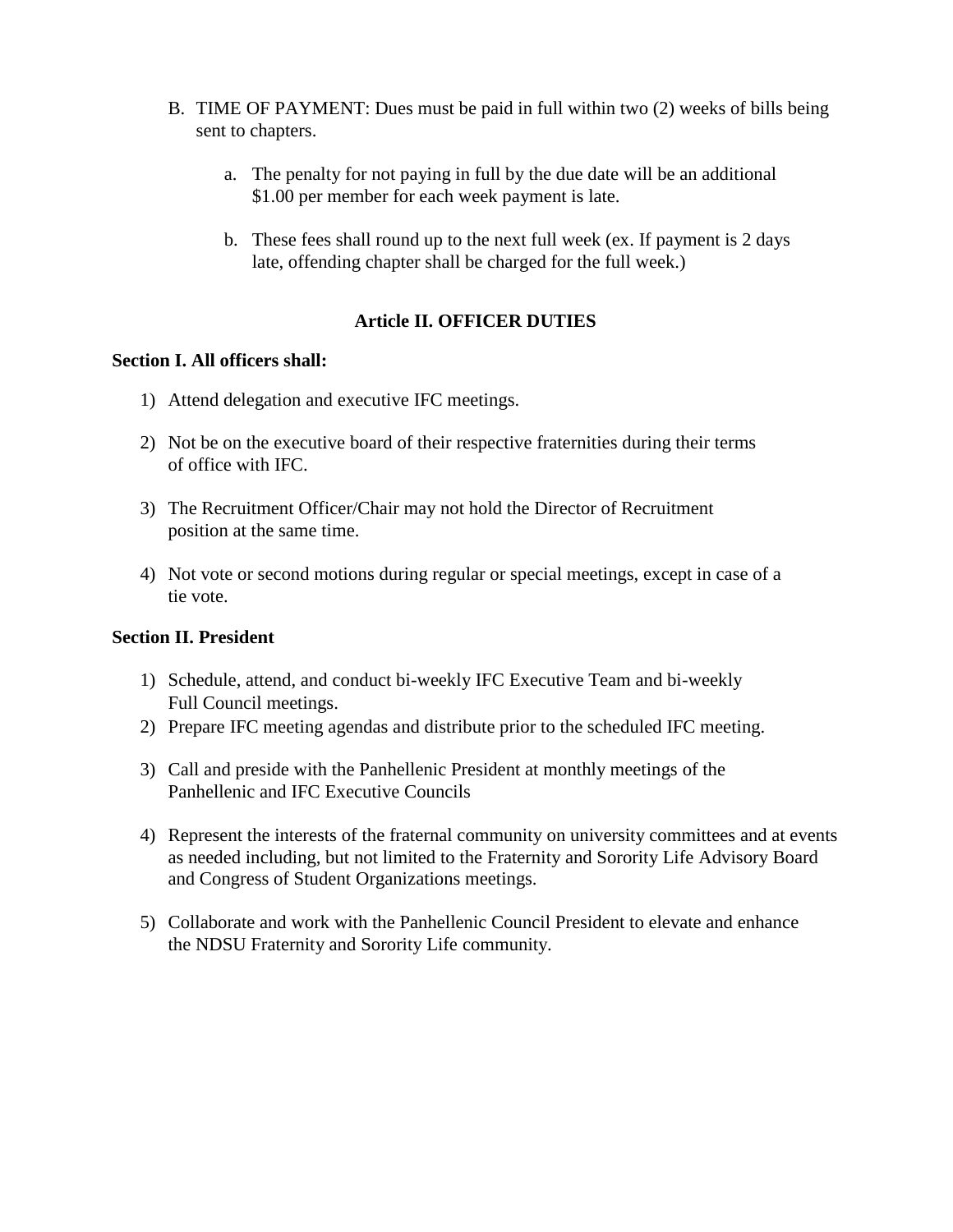- 6) Be knowledgeable of and educate the Fraternity and Sorority Life community on the following Interfraternity Council, Panhellenic Council, Congress of Student Organizations, and NDSU policies/procedures/documents.
	- a. IFC Constitution & Bylaws
	- b. IFC Standards Board Constitution & Bylaws
	- c. Panhellenic Council Constitution & Bylaws
	- d. North-American Interfraternity Conference
	- e. NDSU Fraternity and Sorority Life Initiatives
	- f. Overview of Fraternity and Sorority Life
	- g. Congress of Student Organizations Guidelines
	- h. Code of Student Behavior: Rights and Responsibilities of Community
- 7) Prepare and file all appropriate paperwork in order to keep the Interfraternity Council in good standing with the NIC, CSO, and NDSU.
- 8) Maintain the integrity and sound relationship of the IFC.
- 9) Perform any other duties pertaining to this office.
- 10) Serve a minimum of five (5) hours per week in the Fraternity and Sorority Life Office.

#### **Section III. Vice President**

- 1) Serve as the Chair of the IFC Standards Board. Schedule and conduct monthly Standards Board meetings for ongoing training and to address potential IFC Standards violations as they arise.
- 2) Be knowledgeable of and educate the IFC Council and member chapters of the IFC Standards Board Constitution & Bylaws.
- 3) Serve as the IFC Council Risk Manager. Become knowledgeable and educate the Fraternity and Sorority Life community of current and potential risk management issues.
- 4) Assist the Coordinator of Fraternity and Sorority Life in ensuring that the Fraternity and Sorority Life community is aware of, utilizing, and completing the NDSU Notification of Travel Form, Alcohol Risk Management Assessment Form, and Fundraising Form.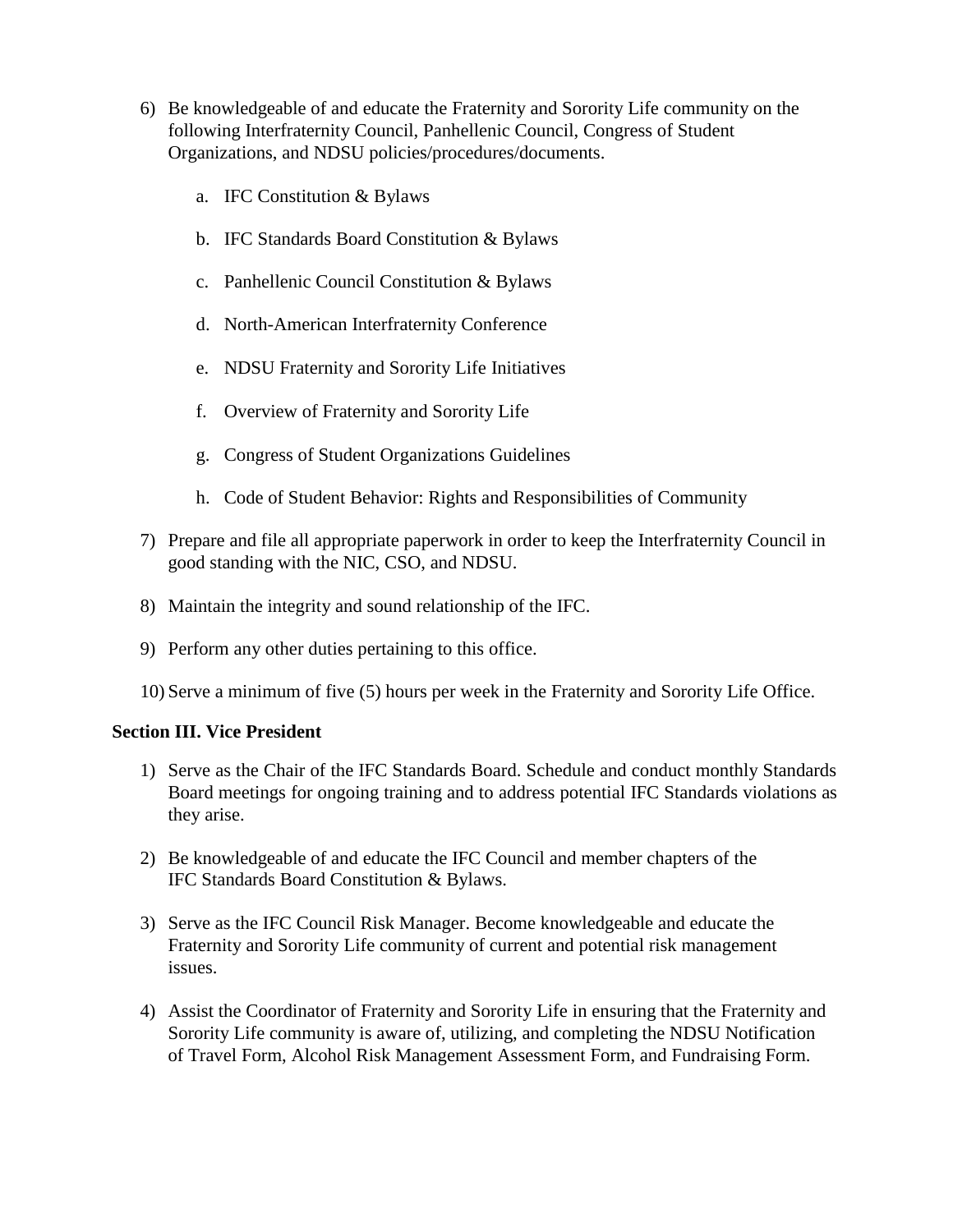- 5) Remain proactive and diligent in addressing risk management issues within the NDSU Fraternity and Sorority Life community as they arise.
- 6) Represent IFC on the President's Council for Campus Well Being Committee.
- 7) Be knowledgeable of best practices for successful academic achievement within fraternity chapters.
- 8) Serve as a resource for member chapter's scholarship officers.
- 9) Become knowledgeable of university academic policies and procedures.
- 10) Identify and educate academic resources on campus for member chapters.
- 11) Work with chapters that are under the All-Fraternity grade point average to develop an academic progress plan.
- 12) Perform any other duties pertaining to this office.
- 13) Serve a minimum of four (4) hours per week in the Fraternity and Sorority Life Office.

#### **Section IV. Director of Administration and Finance**

- 1) Record IFC Executive Team and Council meeting minutes and distribute within three (3) days following the schedule meeting.
- 2) Collect member dues and fines.
- 3) Submit a financial report at each Executive Team and Council meeting.
- 4) Chair the IFC Budgetary & Finance Committee and report all committee activity to the IFC Executive Team.
- 5) Manage costs efficiently to keep a positive balance in all IFC bank accounts.
- 6) Maintain the IFC Executive Team and Council member roster.
- 7) Maintain at least a level 3 status with CSO.
- 8) Attend required CSO programs and events.
- 9) Check the IFC mailbox and distribute mail on a consistent basis to Executive Team member's mailboxes within the Fraternity and Sorority Life Office.
- 10) Perform any other duties pertaining to this office.
- 11) Serve a minimum of three (3) hours per week in the Fraternity and Sorority Life Office.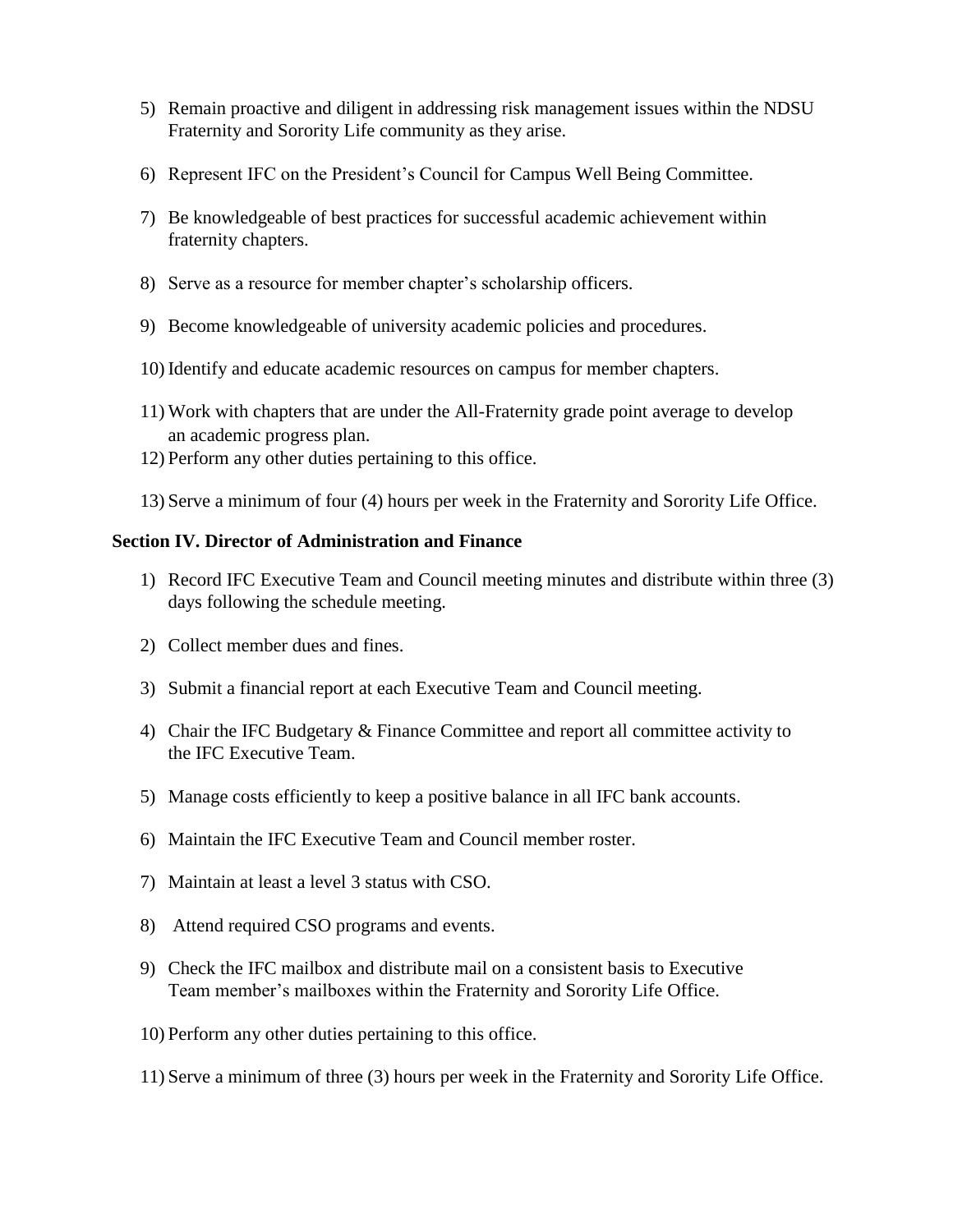#### **Section V. Director of Health and Safety**

- 1) Serve as the IFC Council Risk Manager. Become knowledgeable and educate the Greek community of current and potential risk management issues.
- 2) Assist the Coordinator of Fraternity and Sorority Life in ensuring that the Greek community is aware of, utilizing, and completing the NDSU Notification of Travel Form and Alcohol Risk Management Planning Notification Form.
- 3) Represent IFC on the President's Council for Alcohol and Other Drugs through the Office of Orientation & Student Success.
- 4) Remain proactive and diligent in addressing risk management issues within the NDSU Greek community as they arise
- 5) Serve a minimum of three (3) hours per week in the Greek Life Office

#### **Section VI. Director of Recruitment**

1) Chair the IFC Recruitment Committee and report all committee activity to the IFC Executive Team.

- 2) Be knowledgeable of and educate the Fraternity and Sorority Life community on year-round values-based recruitment strategies.
- 3) Plan and implement a minimum of one (1) IFC recruitment event prior to Recruitment Week.
	- a. The recruitment chairman shall have one (1) fall recruitment event for the year of the chair's elected term decided upon and completely planned by May  $31<sup>st</sup>$ of the year of the chair's term in office.
	- b. The recruitment chairman shall have one (1) spring recruitment event planned for the year following their elected term by October  $31<sup>st</sup>$  in the year of their term of office.
- 4) Have the recruitment dates set for the fall semester of their term by the first IFC meeting in March and the recruitment dates for the spring semester following their term in office by the second IFC meeting in October of their term in office.
- 5) Respond to all interest forms on the Fraternity and Sorority Life website
- 6) Work with the Panhellenic Vice President of Recruitment to promote positive Fraternity and Sorority Life recruitment events.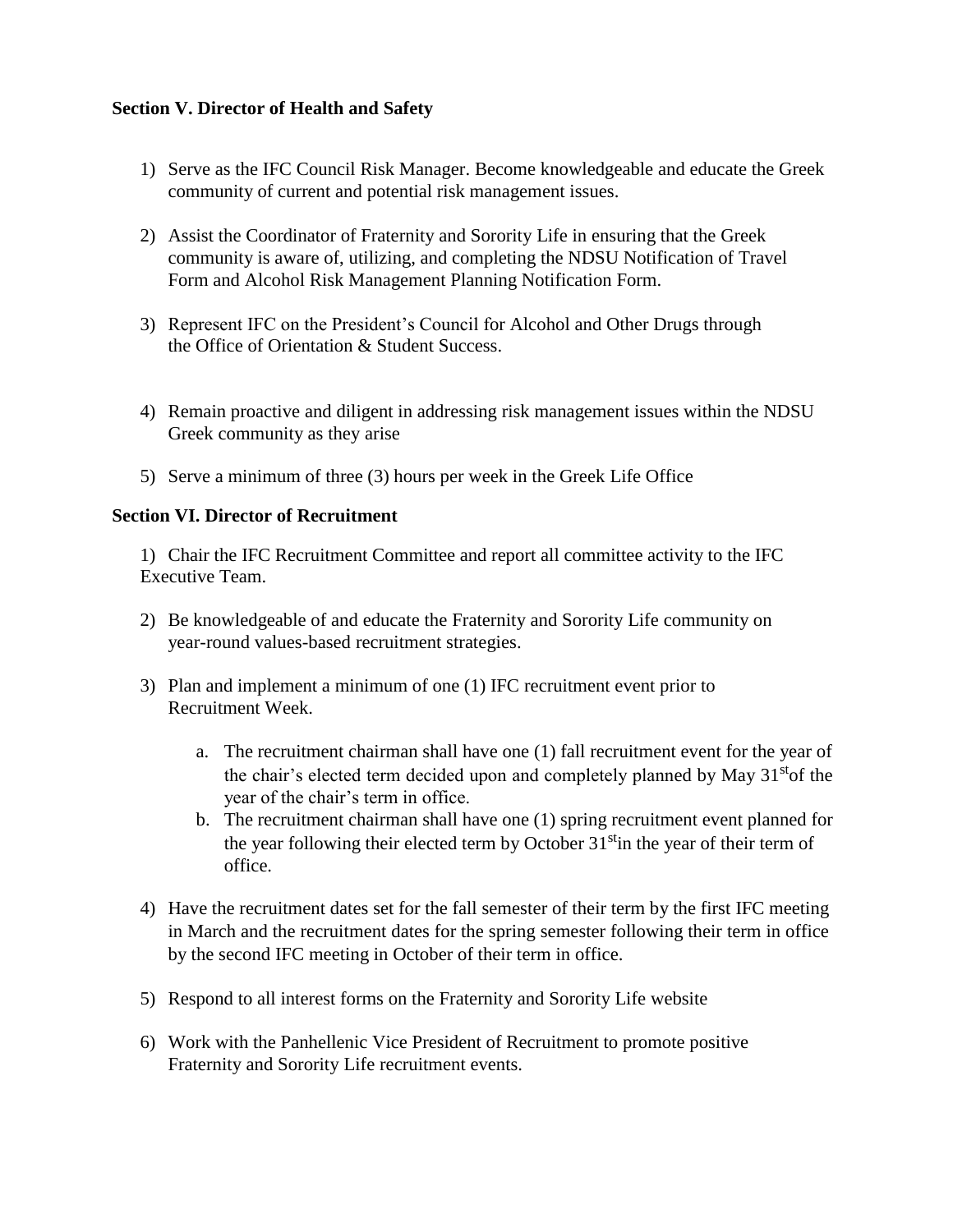- 7) Attend and participate in summer orientation sessions and Welcome Week events if available.
- 8) Serve as a resource to chapter's member education officers.
- 9) Identify educational opportunities on campus for member chapters to participate in.
- 10) Perform any other duties pertaining to this office
- 11) Serve a minimum of five (5) hours per week in the Fraternity and Sorority Life Office during the first three and last three weeks of each semester and serve a minimum of two and a half (2.5) hours during the weeks between.

#### **Section VII. Director of Fraternity and Sorority Life Relations**

- 1) Focus on coordinating fraternity focused event sponsored by Interfraternity Council
- 2) Plan to coordinate a minimum of one event every eight weeks. Events may be educational, social, or service-oriented.
- 3) Seek out various service opportunities for the fraternity Community and advertise these to the chapters
- 4) Co-Chair the Fraternity and Sorority Life Relations Committee with Panhellenic Vice President of Events and report all committee activity to the IFC and Panhellenic Executive Teams.
- 5) Develop and implement social and service programs for the Fraternity and Sorority Life community that enhances relationships through service, wellness, leadership, and personal development in partnership with existing programs on campus.
- 6) Perform any other duties pertaining to this office.

7) Chair the IFC Membership Development Committee and report all committee activity to the IFC Executive Team

- 8) Assist the Recruitment Chair in the planning of the Alpha Welcome.
- 9) Plan the Omega Celebration every semester.
- 10) Implement three (3) programs per semester that assist in chapter development of all IFC recognized fraternities.
- 11) Promote growth of Chapter moral and forward-moving member development.
- 12) Perform any other duties pertaining to this office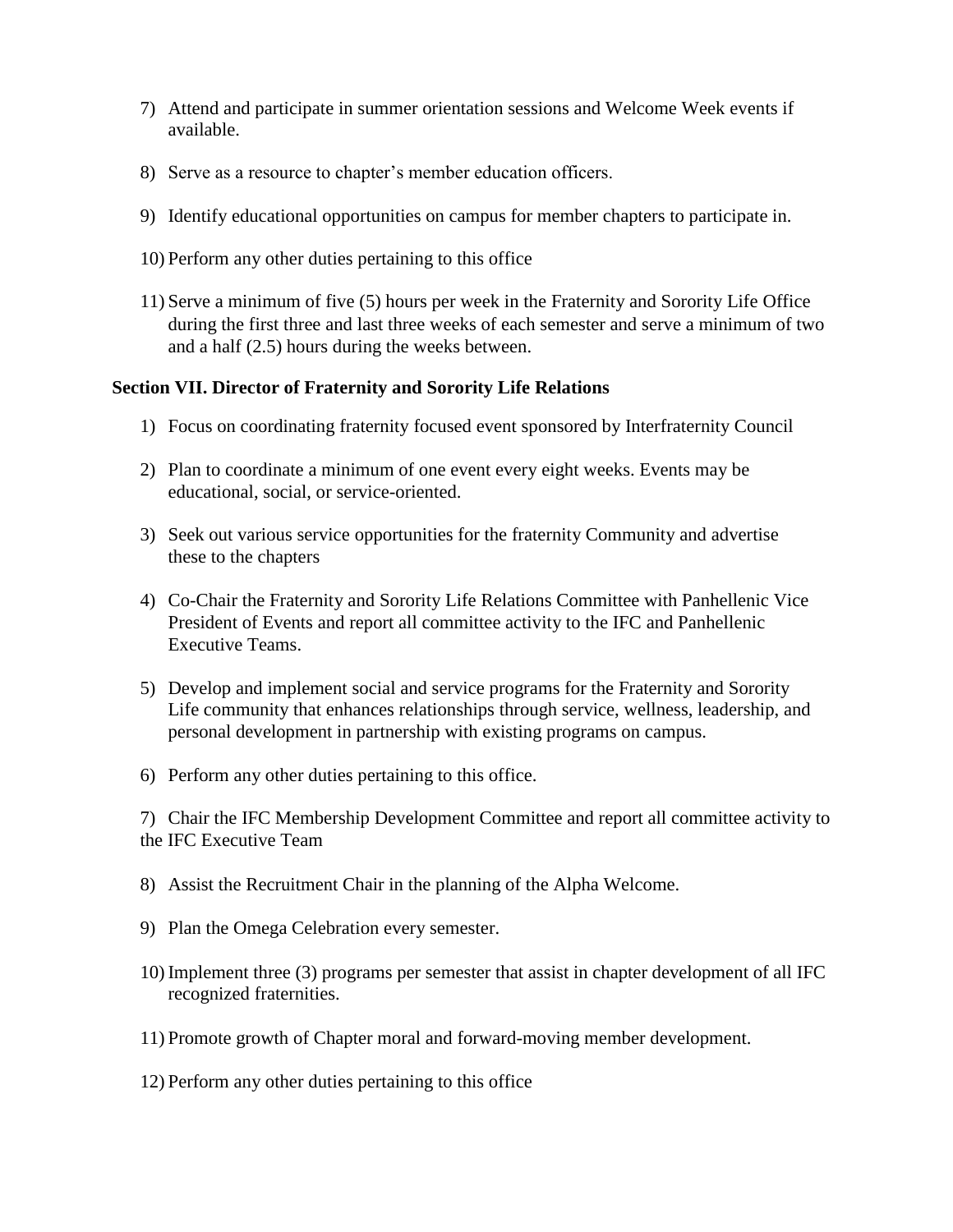13) Serve a minimum of three (3) hours per week in the Fraternity and Sorority Life Life **Office** 

#### **Section VIII. Director of Public Relations**

- 1) Create and distribute marketing materials for both IFC and for Fraternity and Sorority Life.
- 2) Plan to coordinate a minimum of one social media campaign each semester.
- 3) Co-Chair the Fraternity and Sorority Life Public Relations Committee with the Panhellenic Vice President of Public Relations and report all committee activity to the IFC and Panhellenic Executive teams.
- 4) Distribute press releases about Fraternity and Sorority Life community events and positive recognition received by individual members and member chapters.
- 5) Work with the Panhellenic Vice President of Public Relations to assist the Coordinator of Fraternity and Sorority Life with maintaining and updating the Fraternity and Sorority Life website and Fraternity and Sorority Life calendar.
- 6) Perform any other duties pertaining to this office.
- 7) Serve a minimum of three (3) hours per week in the Fraternity and Sorority Life Office.

#### **Section VIII: Diversity and Inclusion Chair**

- 1. The Diversity and Inclusion Chair shall not have full voting rights as an Executive Board member.
- 2. Serve a minimum of 3 hours per week in the Fraternity and Sorority Life Office.
- 3. Attend all executive board and IFC General Body meetings.
- 4. Assist the Coordinator for Fraternity and Sorority Life in facilitating chapter diversity trainings each semester
- 5. Plan at least 1 educational event regarding an area of diversity for the IFC community a semester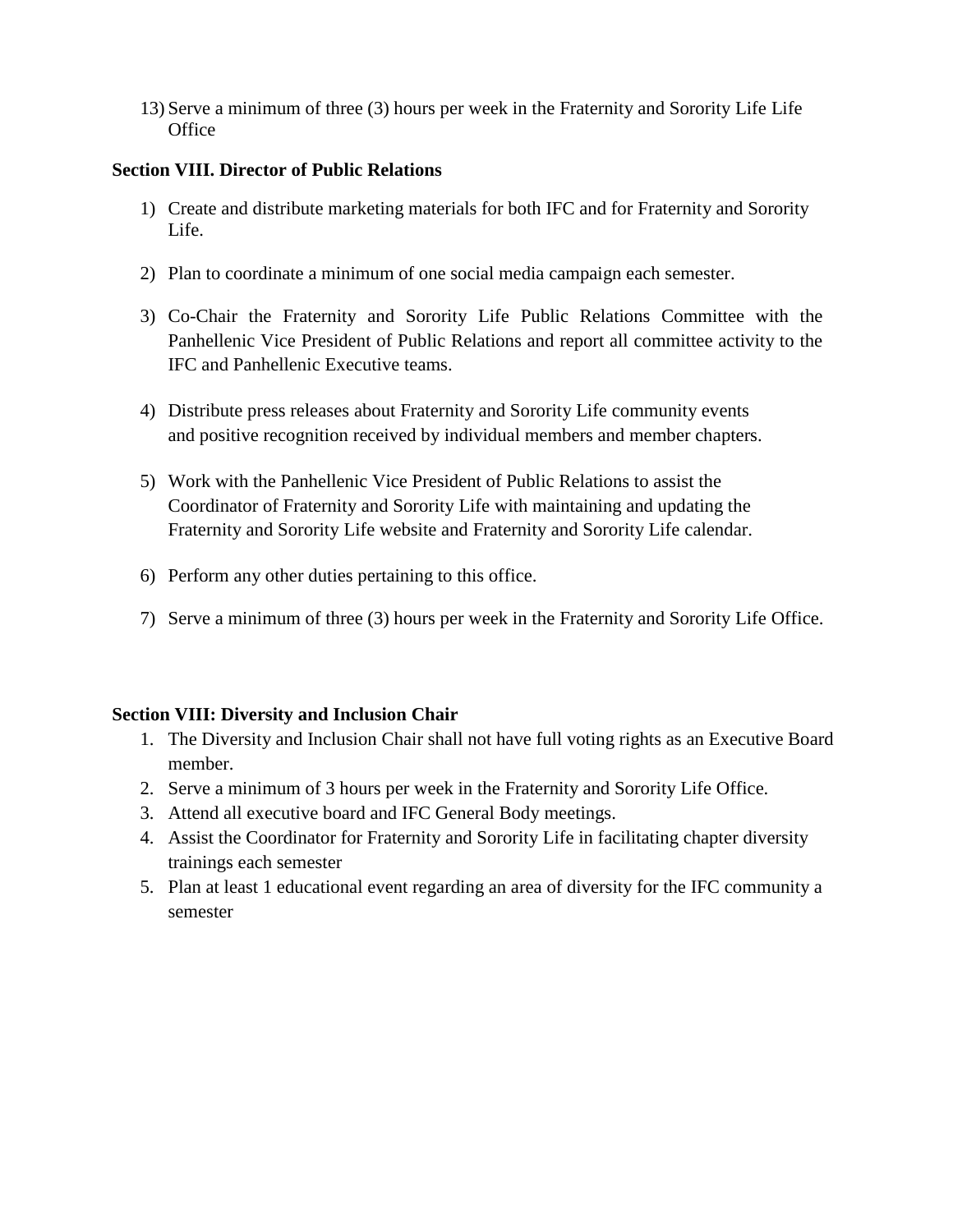#### **Article III. CHAPTER RESPONSIBILITIES**

#### **Section I. Academic Policy**

- A. All member chapters of the Interfraternity Council are to hold a minimum Grade Point Average (G.P.A.) of a 2.5 on a 4.0 scale.
- B. The IFC will notify any chapter that falls below a 2.5 G.P.A. and that chapter will be placed on academic probation.
- C. A chapter on academic probation will be subject to the following sanctions:
	- a. The chapter must devise an academic improvement plan, and present it to the IFC for approval.
		- i. The improvement plan must be presented to the IFC within 30 days of notification.
		- ii. If the chapter does not present an improvement plan within 30 days of notification, they will be issued a \$5 fine for each day past due.
		- iii. If the improvement plan is not approved by the IFC, the chapter shall have an opportunity to revise the plan.
		- iv. If a revised improvement plan is not approved by the IFC, the IFC will make necessary revisions to bring a chapter to compliance.

A chapter shall be alcohol-free for 16 consecutive academic weeks following reception of a final grade report that indicates a chapter G.P.A. below 2.5 on a 4.0 scale.

- i. The summer term is excluded from the 16 consecutive weeks.
- ii. If the 16 week sanction is not completed in an entire semester, the remaining weeks will be enforced from the beginning of the following semester.
- D. A chapter that falls below a 2.5 G.P.A. for a second consecutive semester shall be placed on social probation, in which they shall not participate in any events sponsored by the IFC council or member chapters.
	- a. All the sanctions outlined in III.I.C.a and III.I.C.b will be in effect.
- E. A chapter that falls below a 2.5 G.P.A. for a third consecutive semester will lose IFC membership and recognition.
	- a. If a chapter that is in bad standing with the IFC completes a satisfactory semester (a semester in which the chapter earns at least a 2.5 cumulative G.P.A), they may submit a request to be brought back into good standing.